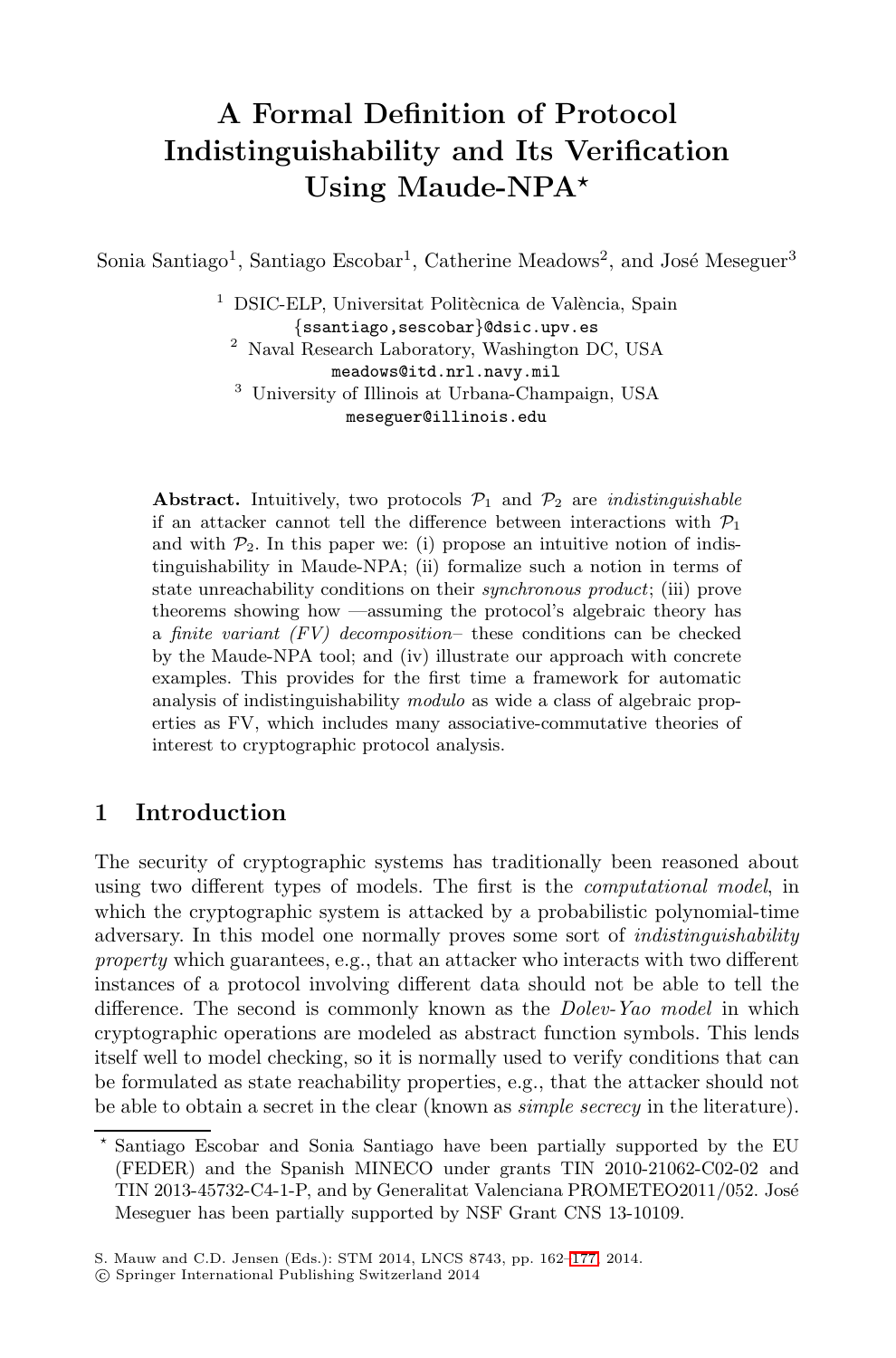Recently the interest in formulating and applying indistinguishability properties for Dolev-Yao models has been growing. There are a number of reasons for this. The first is that cryptography has advanced to the point at which it is not only possible to provide computational proofs of security for algorithms, but also for the protocols that use those algorithms as well. If Dolev-Yao tools can be extended to prove indistinguishability, this increases the likelihood that both approaches can be used together in an eff[ect](#page-15-0)ive way to ensure protocol security. The second is that there is a growing class of privacy-protection protocols for which simple secrecy is clearly inadequate. Such protocols protect low-entropy data such as votes, medical records, or network routes; even partial leakage of this information could be harmful. The third is the result of recent work on automatic generation of cryptographic algorithms. In this work, multiple possible algorithms are generated out of a library of components and then checked for security. This may involve the use of Dolev-Yao like tools to weed out insecure algorithms or even verify the security of correct ones, as in [3].

When a Dolev-Yao tool is used to check for subtle properties such as indistinguishability, it is important that it offers as detailed a picture of the properties of the cryptographic operations as possible. This is done by including information about their algebraic properties, that is, the equations obeyed by the function symbols. For example, if a cryptographic system uses exclusive-or, one should be able to take into account the associative-commutative, identity, and self-cancellation properties of exclusive-or. Such algebraic properties have been studied extensively in the literature, although there are still some classes of properties that are not that well understood.

At this point, there are four main problems being explored in relation to Dolev-Yao indistinguishability. The first is how best to formulate in the Dolev-Yao model a property such as indistinguishability that in its broadest sense is *not* a reachability property. The second is how to incorporate equational theories in this reasoning. The third is how to increase the range and complexity of the types of protocols we can reason about. The fourth is when and how to ensure that Dolev-Yao indistinguishability implies computational indistinguishability. In this paper we address the first two of these problems, although we note that the second is closely related to the fourth, and can be used to facilitate its solution. We summarize our contributions below:

**Formulating Indistinguishability in Dolev-Yao.** We propose an intuitive notion of indistinguishability related to the notion of *uniformity* used in Proverif [6] in that it is defined, not in terms of equivalence between two protocols, but of equivalence between *roles* of two protocols. In this case roles from the two protocol versions  $\mathcal{P}_1$  and  $\mathcal{P}_2$  are paired together and executed in a synchronous fashion (called a *synchronous product* in our case). We then define our notion as the conjunction of two more basic properties, namely *Indistinguishable Messages* (IM) and *Indistinguishable Attacker Event Sequences* (IAES). Intuitively, the IM property says that the attacker, when performing the same actions for  $\mathcal{P}_1$  and for  $\mathcal{P}_2$ , can never reach two corresponding stages in such action sequences such that it can learn the *same* message from  $P_1$  at both stages,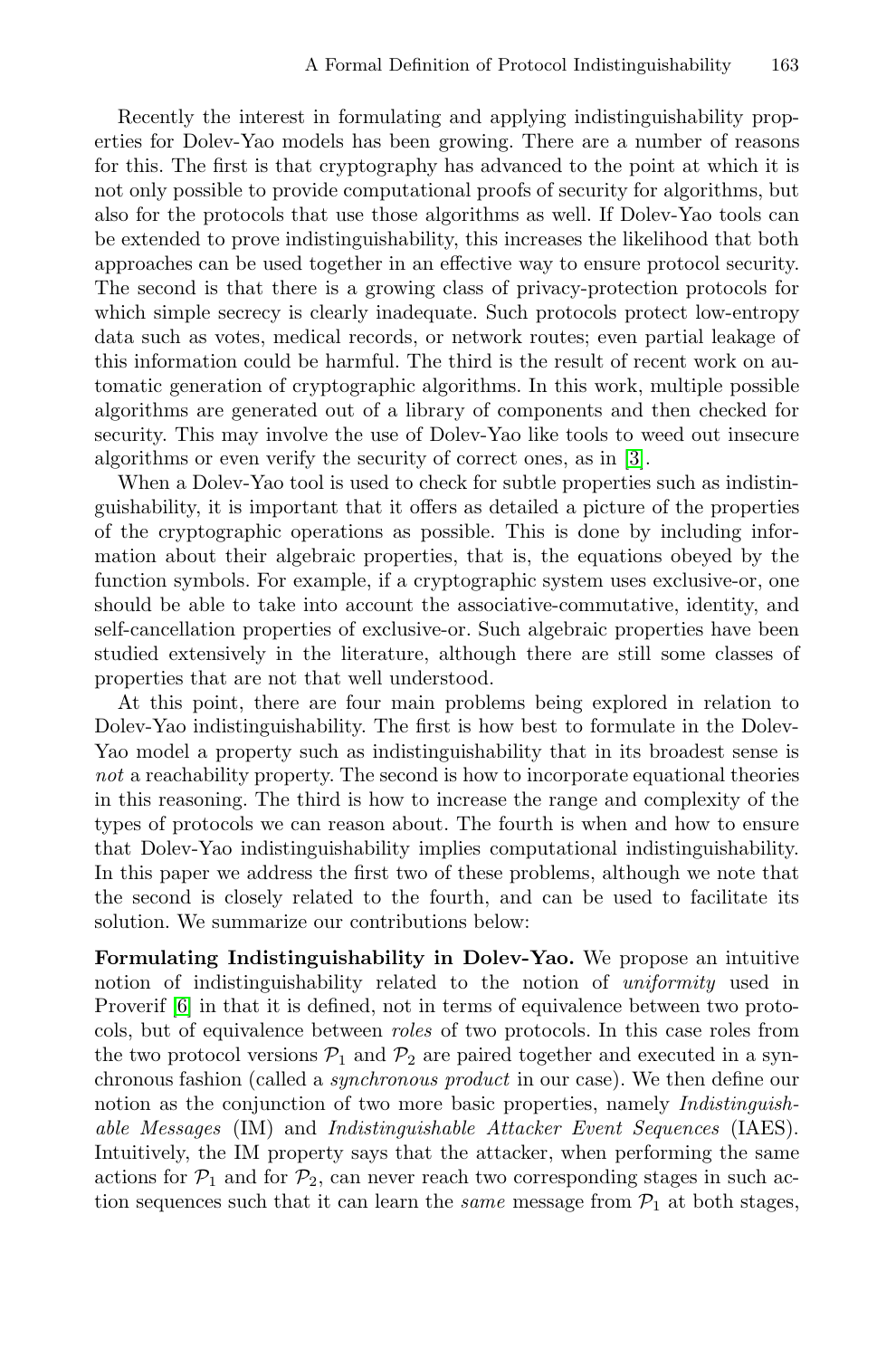<span id="page-2-0"></span>but *different* messages from  $P_2$  at those same stages, or viceversa. The IAES property says that the attacker *can perform the same interaction steps* with  $P_1$ and  $\mathcal{P}_2$ , which requires a bisimulation between the two protocols. We prove a result with respect to the semantics of the Maude-NPA protocol analysis tool [13], showing that the conjunction of IM and IAES can be formulated in terms of reachability properties in Maude-NPA.

**Incorporating Equational Theories.** Our approach extends naturally to any algebraic theory E that can be decomposed as  $E = E_0 \cup B$ , with the equations  $E_0$  oriented as rewrite rules modulo B, and the decomposition  $(B, E_0)$  satisfying the *finite variant* (FV) property. In this case we prove theorems showing that the IM and IAES properties can be checked by the Maude-NPA tool. The class of theories with finite variant decompositions contains a large number of theories of interest to cryptographic protocol analysis, including exclusive-or, Abelian groups, and a number of theories describing the properties of modular exponentiation. Thus previous work on analysis of protocols modulo finite variant decompositions is *naturally* extended to the verification of indistinguishability under many possible equational theories.

Finally, we illustrate the IM and IAES properties with two examples.

*Example 1.* Consider two protocols  $P_1$  and  $P_2$  using the exclusive-or (XOR) operator "⊕". Below we give the exchange of messages for each protocol:

 $(\mathcal{P}_1)$   $A \to B : m_1 \oplus m_1$   $(\mathcal{P}_2)$   $A \to B : m_1 \oplus m_2$ <br>where  $m_1$  and  $m_2$  are two constants denoting different messages. Since the attacker ca[n p](#page-15-1)erform the XOR cancellation (i.e.  $M \oplus M = 0$ ), and can generate the XOR unit element 0, then it can distinguish  $\mathcal{P}_1$  and  $\mathcal{P}_2$  by performing the following actions:

 $(\mathcal{P}_1)$  1.  $A \to I(B)$ :  $m_1 \oplus m_1 (=_{XOR} 0)$   $(\mathcal{P}_2)$  1.  $A \to I(B)$ :  $m_1 \oplus m_2$ 

Thus these protocols do not satisfy the IM property, since in  $\mathcal{P}_1$  the attacker generates 0 from two different action sequences, whereas in  $\mathcal{P}_2$  it does not.

*Example 2.* Consider a protocol similar to the first step of the Encryption Key Exchange (EKE) protocol [5] in which, unlike the original EKE, the attacker can distinguish whether a decryption succeeds or not. The algebraic properties of this protocol consist of the cancellation of encryption and decryption. In this protocol, Alice sends to Bob her name  $(A)$  concatenated with the encryption of her public key  $pkey(A)$  with a password  $pw(A,B)$  they have agreed on before.

$$
A \to B : A \,;\, \{pkey(A)\}_{pw(A,B)}
$$

 $A \to B : A$ ; { $pkey(A)$ }<sub> $pw(A,B)$ </sub><br>Consider two cases in which the honest principals perform the same step shown above, but in  $\mathcal{P}_1$  the attacker knows the right password  $pw(A,B)$ , whereas in  $\mathcal{P}_2$ it knows a random password  $pg(i)$ . The intruder can distinguish between  $\mathcal{P}_1$  and  $\mathcal{P}_2$  by performing the following actions, where steps 2, 3, and 4 denote deductions performed by the intruder:

$$
(P_1) 1. A \rightarrow I(B): A; \{pkey(A)\}_{pw(A,B)} \qquad (P_2) 1. A \rightarrow I(B): A; \{pkey(A)\}_{pw(A,B)}
$$
  
\n
$$
(P_1) 2. I: \{pkey(A)\}_{pw(A,B)} \qquad (P_2) 2. I: \{pkey(A)\}_{pw(A,B)}
$$
  
\n
$$
(P_1) 3. I: pw(A, B) \qquad (P_2) 3. I: pg(i)
$$
  
\n
$$
(P_1) 4. I: decryption succeeds \qquad (P_2) 4. I: decryption fails
$$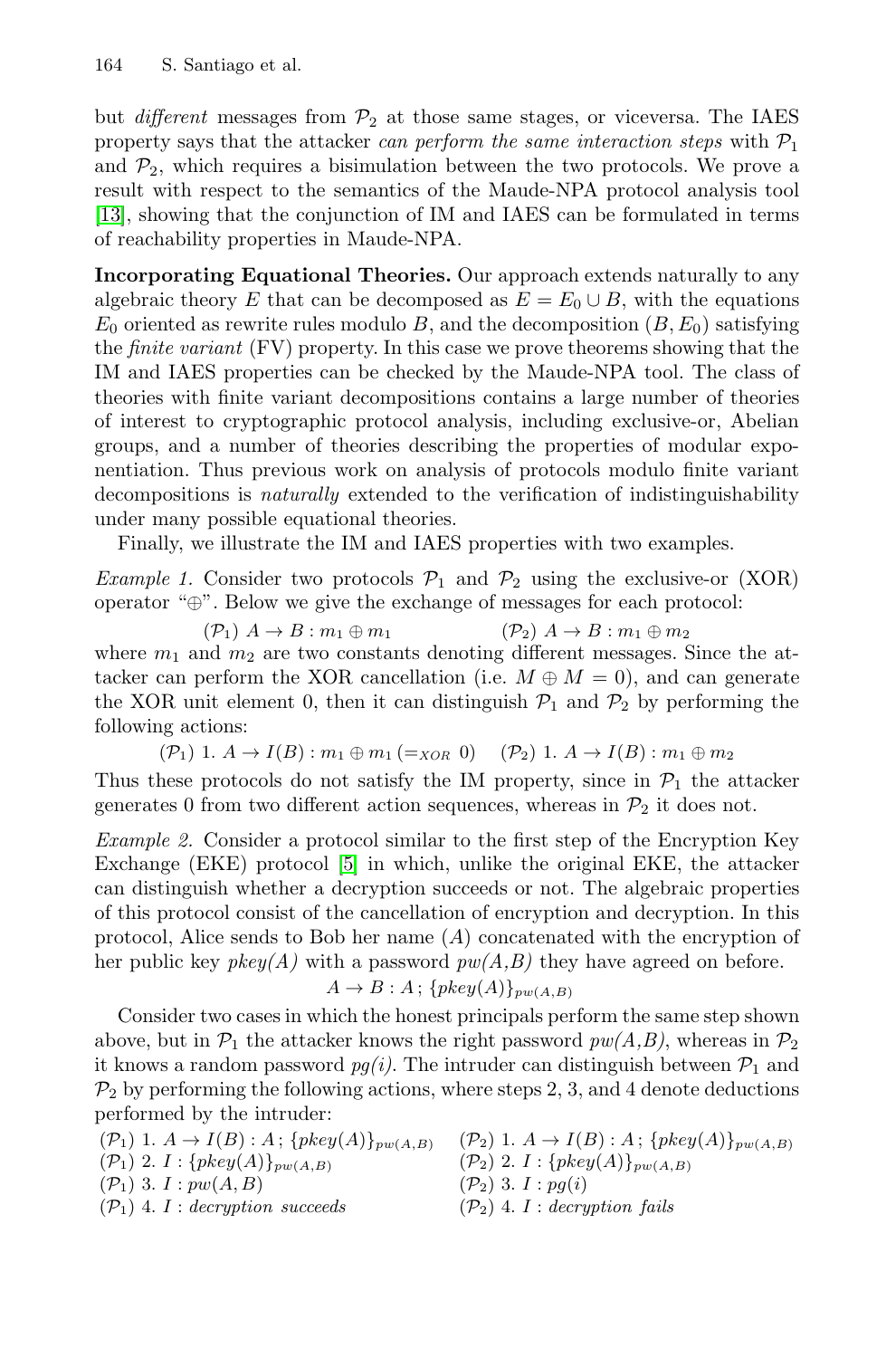That is, in step 4 in  $\mathcal{P}_1$  the attacker can obtain the message  $pkey(A)$  in the clear, by decrypting the message sent in step 2  $pw(A,B)$ , whereas in  $\mathcal{P}_2$  such decryption fails. Hence the protocols are not bisimilar and so fail to satisfy IAES.

**Paper Organization.** [W](#page-14-1)e first discuss related work in Section 2 and recall some technical preliminaries in Section 3. In Section 4 we recall the forwards semantics of Maude-NPA defined in [14]. In Section 5 we present our formal definition of indistinguishability using the fowards semantics given in Section 4 as a reference model and prove that it can be analyzed in Maude-NPA assuming t[ha](#page-15-2)t the equational theory used for  $\mathcal{P}_1$  and  $\mathcal{P}_2$  has a finite variant decomposition. Section 6 explains how to analyze indistinguishability pro[pert](#page-15-3)ies in Maude-NPA. We summarize our conclusions in Section 7.

# **2 Relate[d](#page-14-2) Work**

Work in extending the Dolev-Yao model to support the definition and verification of indistinguishability properties goes as far back as the early eighties, when Michael Merritt developed a theory of *hidden automorphisms* [19]. The first to apply a tool to analyze protocols for indistinguishability was Gavin Lowe [18], who used the FDR mo[del](#page-15-4) checker to analyze security of password-base protocols against off-line guessing attacks.

Abadi and Fournet gave in [1] the definition of two kinds of indistinguishability: static equivalence and observational equivalence, in terms of the applied  $\pi$ -calculus presented in that paper. Roughly speaking, static equivalence describes a passive observer's inability to distinguish between two protocols, while observational equivalence describes an active attacker's inability to distinguish between two protocols.

More recently Cortier and Delaune [12] have shown that *trace equivalence* implies observational equivalence for *determinate* applied π-calculus processes. Roughly speaking, a process is determinate if it exhibits no non-deterministic choice points, and two processes are trace equivalent if for any trace produced by one process there is a trace produced by the other process indistinguishable [fr](#page-15-5)om the first trace by the attacker. In our approach, the IM property assumes the existence of traces in both sides of a protocol pairing and simply compares the messages. Thus, IM is closer to static equivalence than trace equivalence, where you need to prove the existence of such traces. On the other hand, the IAES property ensures the existence of traces with the same behavior. Indeed, IM [does](#page-15-6) not imply IAES, since the latter is tested after the former is proved.

Trace equivalence is decidable in the bounded session model, and a number of algorithms and tools have been developed, covering a wide class of equational theories [4,8,9,7,10]. However to our knowledge there has been very little work (if any) on trace equivalence involving AC theories.

Although trace equivalence is decidable for the bounded session model, it is not straightforward to implement in search-based tools that are typically used to evaluate cryptographic protocols. This is because trace equivalence is an example of a *hyperproperty* [11] : it is not defined in terms of sets of traces, but sets of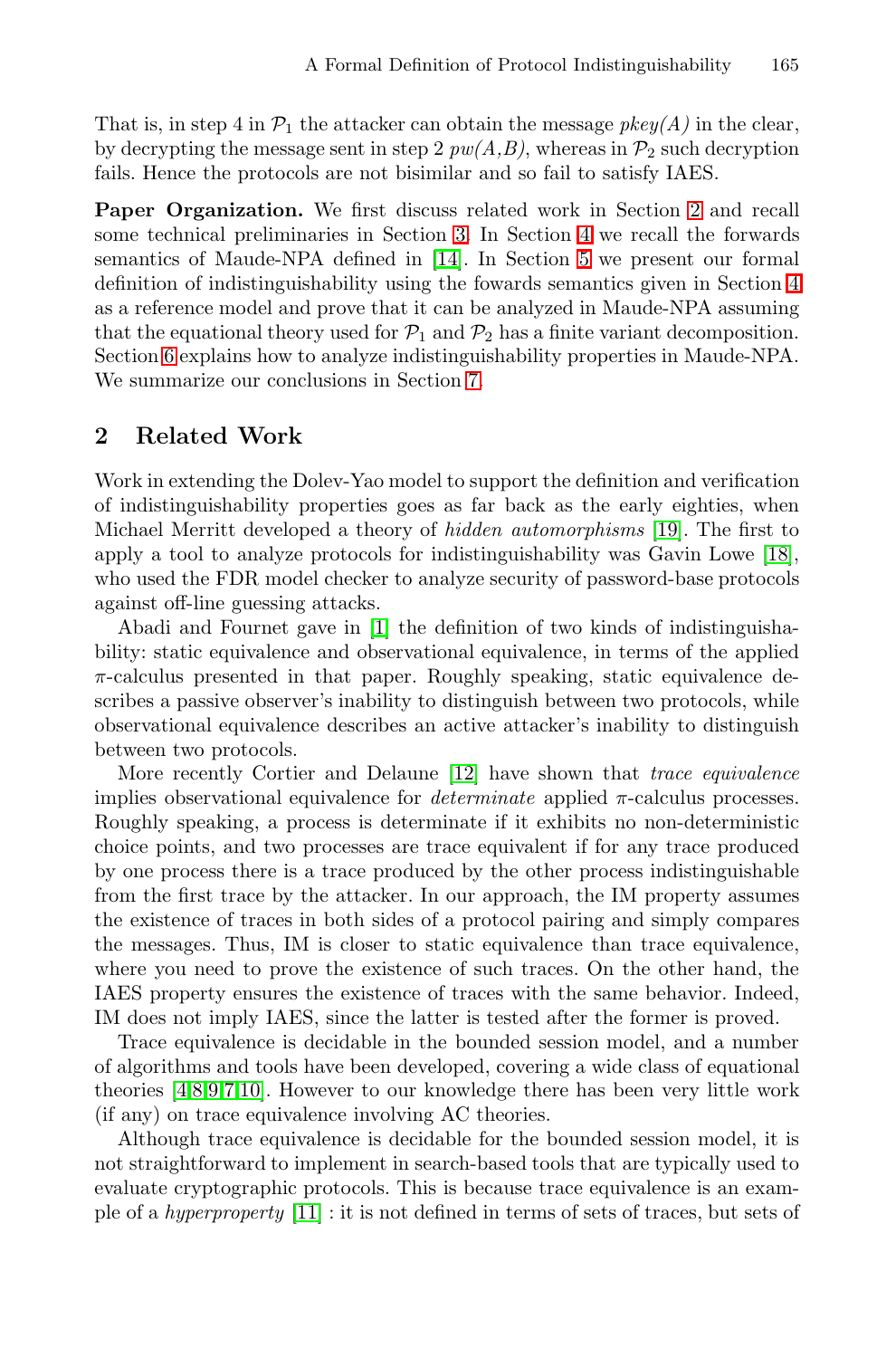pairs of traces, and thus cannot be defined in terms of reachability or unreachability of particular classes of states. However, int[egra](#page-15-7)tion of indistinguishability into state exploration tools has a n[um](#page-14-2)ber of potential benefits, since one automatically obtains support for whatever feature the tool offers, e. g., support for the unbounded session model and equational theories involving AC.

Checking for h[yp](#page-15-8)erproperties such as trace or observational equivalence can be implemented in a search-based tool by specifying a stronger property that can be formulated in terms of state reachability. Such an approach was taken by Lowe in [18]; a protocol was secure against guessing attacks if the attacker could not generate certain types of terms. This was later shown in [22] to imply a property similar to the observational equivalence of [1].

The most prominent a[ppl](#page-14-3)ication of this approach to cryptographic protocol verification has been in the Proverif tool via the notion of *uniformity*, shown to imply observational equivalence in  $[6]$ . It is used to define the indistinguishability of two processes that differ only in certain terms. Uniformity requires that the two processes be executed in lock-step as a *bi-process* and projection of the bi-process to each of its components is a bisimulation. The authors prove that uniformity is equivalent to a state unreachability property, and thus can be evaluated using ProVerif. ProVerif can be used to verify uniformity for *subterm convergent* rewrite theories; Arapinis *et al.* [2] have developed methods for extending this to some theories that include a restricted encoding of AC axioms (in particular, some terms must be ground).

The approach we use in our paper is closest to that of ProVerif; we define a pairing between two protocols and define security in terms of reachability conditions on the protocol pairing. One major difference is in the support of AC theories without any encoding restrictions, as long as they have decompositions with the finite variant property. This is inherited from Maude-NPA. There are also differences in the approach we take to specification and implementation of security properties. In ProVerif, the intruder is given the ability to evaluate a predicate that outputs "bad" if there is a violation of uniformity. One then checks for uniformity by proving that no state containing "bad" is reachable. This gives Proverif the ability to reduce everything to just one property.

In our approach we use an unmodified Dolev-Yao intruder with no ability to evaluate predicates. This is motivated by our preference to avoid increasing the complexity of Maude-NPA's Dolev-Yao model unless absolutely necessary, and thus to express our security requirements in the original Maude-NPA framework. In particular, the IM property i[mpl](#page-15-9)icitly includes a test on equality, but it is expressed as a property of the attack state, not as an intruder predicate. We are however, considering developing more general intruder predicate testing functionality as future work, and if we decide to do this we will revisit this issue.

### **3 Preliminaries**

We follow the classical notation and terminology from [23] for term rewriting and from [20,21] for rewriting logic and order-sorted notions. We assume an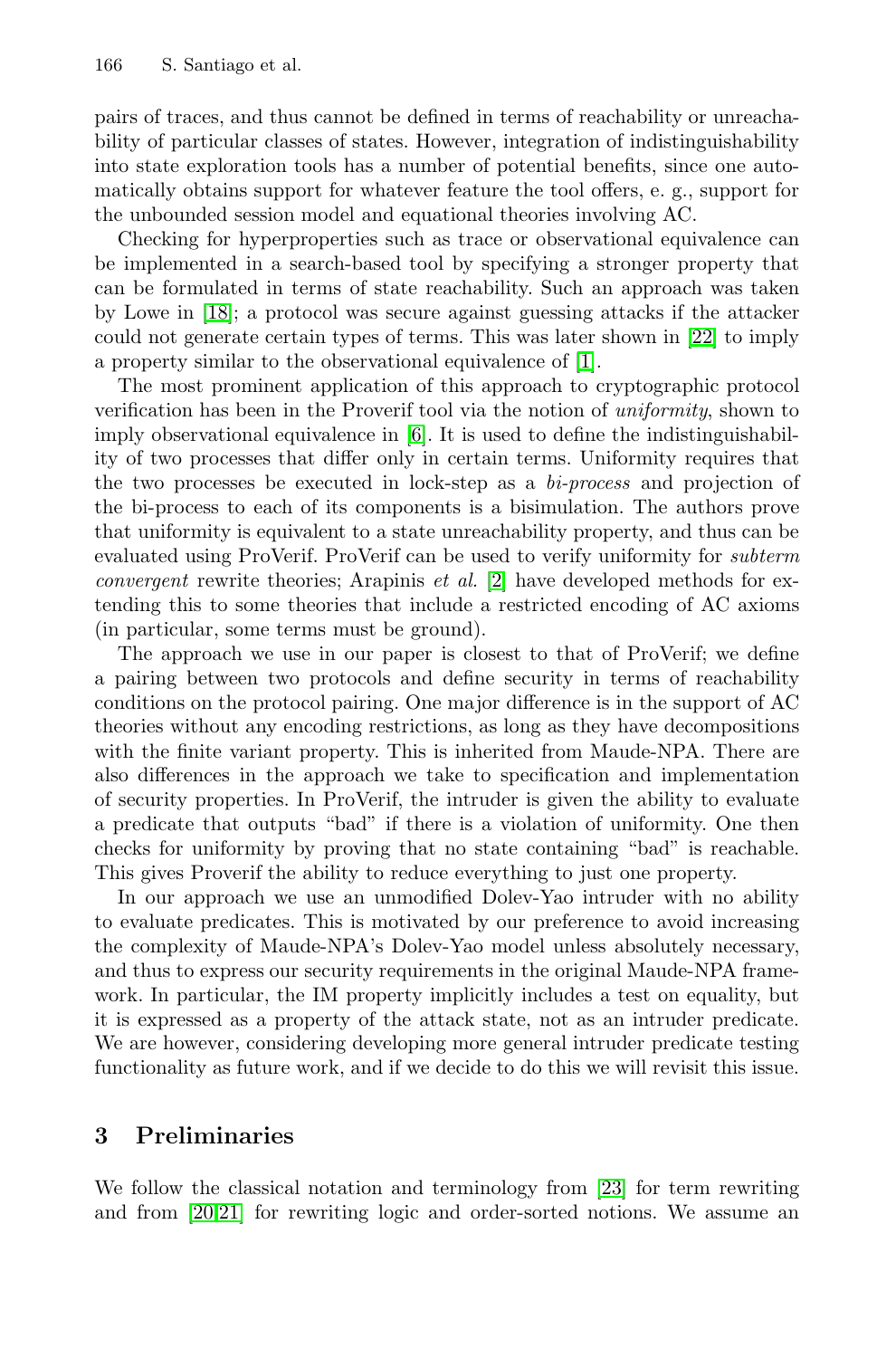*order-sorted signature*  $\Sigma = (S, \leq, \Sigma)$  with partially ordered set of sorts  $(S, \leq)$ . We also assume an [S](#page-15-10)-sorted family  $\mathcal{X} = {\mathcal{X}_{s}}_{s \in S}$  of disjoint variable sets with each  $\mathcal{X}_s$  countably infinite.  $\mathcal{T}_{\Sigma}(\mathcal{X})_s$  is the set of terms of sort s, and  $\mathcal{T}_{\Sigma,s}$  is the set of ground terms of sort s. We write  $\mathcal{T}_{\Sigma}(\mathcal{X})$  and  $\mathcal{T}_{\Sigma}$  for the corresponding order-sorted term algebras. The subterm of t at position p is  $t|_p$ , and  $t[u]_p$  is the result of replacing  $t|_p$  by u in t. Application of substitution  $\sigma$  to a term t is denoted  $t\sigma$ .

A  $\Sigma$ -equation is an unoriented pair  $t = t'$ , where  $t, t' \in \mathcal{T}_{\Sigma}(\mathcal{X})$  have a common typing t : s, t' : s, s  $\in$  S. Given a set E of  $\Sigma$ -equations, order-sorted equational logic induces a congruence relation  $-\infty$  on terms  $t$ ,  $t' \in \mathcal{T}$   $(X)$ ; see [21]. We write logic induces a congruence relation = E on terms  $t, t' \in \mathcal{T}_{\Sigma}(\mathcal{X});$  see [21]. We write  $CSU_E(t = t')$  for a complete set of unifiers of t and t' modulo E.

A *rewrite rule* is an oriented pair  $l \to r$ , where  $l \notin \mathcal{X}$ ,  $Var(r) \subseteq Var(l)$ , and  $l, r \in \mathcal{T}_{\Sigma}(\mathcal{X})$  have a common typing  $l : s, r : s, s \in S$ . An *(unconditional) ordersorted rewrite theory* is a triple  $(\Sigma, E, R)$  with  $\Sigma$  an order-sorted signature, E a set of  $\Sigma$ -equations, and R a set of rewrite rules. The relation  $\rightarrow_{R,E}$  on  $\mathcal{T}_{\Sigma}(\mathcal{X})$  is defined as:  $t \stackrel{p}{\to}_{R,E} t'$  (or  $\to_{R,E}$ ) if p is a position of  $t, l \to r \in R$ ,  $t|_p =_E l\sigma$ , and  $t' = t[r\sigma]_p$  for some  $\sigma$ . A term u is in  $\rightarrow_{R,E}$ -normal form if there is no v such that  $u \rightarrow_{R,E} v$ .

Given an (unconditional) order-sorted rewrite theory  $(\Sigma, E, R)$  such that E has a finitary and complete unification algorithm, the narrowing relation  $\leadsto_{R,E}$ on  $\mathcal{T}_{\Sigma}(\mathcal{X})$  is defined as  $t \stackrel{p}{\leadsto}_{\sigma,R,E} t'$  if p is a non-variable position of  $t, l \to r \in R$ ,  $\sigma \in \text{CSU}_E(t|_p = l)$ , and  $t' = (t[r]_p)\sigma$ .

A *decomposi[tion](#page-15-11)*  $(\Sigma, B, E_0)$  of an equational theory E is a rewrite theory that satisfies the following properties: (i)  $B$  is regular, sort-preserving and uses top-sort variables, (ii)  $B$  has a finitary uni[fica](#page-15-11)tion algorithm, and (iii) the rules  $E_0$  are *convergent* modulo  $B$ , i.e., sort-decreasing, confluent, terminating, and coherent modulo B. Given a decomposition  $E = (\Sigma, B, E_0)$ , the normal form of a term t is denoted by  $t\downarrow_{E_0,B}$ . Given a decomposition  $E = (\Sigma, B, E_0)$ , a variant of a term t is a pair  $(t', \theta)$  such that  $t' = B(t\theta) \downarrow_{E_0, B}$ . A decomposition  $(\Sigma, B, E_0)$  has the *finite variant (FV) property* if there is a complete and finite set of variants for each term (see [15] for details). If a decomposition  $(\Sigma, B, E_0)$ of an equational theory E has the *finite variant property*, there is an algorithm to compute a finite complete set  $CSU_E(t = t')$  of E-unifiers [15].

A transition system is written  $\mathcal{A} = (A, \rightarrow)$ , where A is a set of states, and  $\rightarrow$  is a transition relation between states, i.e.,  $\rightarrow \subseteq A \times A$ . A rewrite theory  $\mathcal{R} = (\Sigma, B, R)$  specifies a transition system  $\mathcal{T}_{\mathcal{R}}$  whose states are elements of the initial algebra  $\mathcal{T}_{\Sigma/B}$ , and whose transitions are specified by the set of rewrite rules R. Given two transition systems  $A = (A, \rightarrow_A)$  and  $B = (B, \rightarrow_B)$ , a *simulation* from A to B, written A H B, is a relation  $H \subseteq A \times B$  such that a H b and  $a \to_{A} a'$ implies that there exists  $b' \in B$  such that  $a' H b'$  and  $b \to_B b'$ . A simulation H from  $(A, \rightarrow_A)$  to  $(B, \rightarrow_B)$  is a *bisimulation* if  $H^{-1}$  is a simulation from  $(B, \rightarrow_B)$ to  $(A, \rightarrow_A)$ .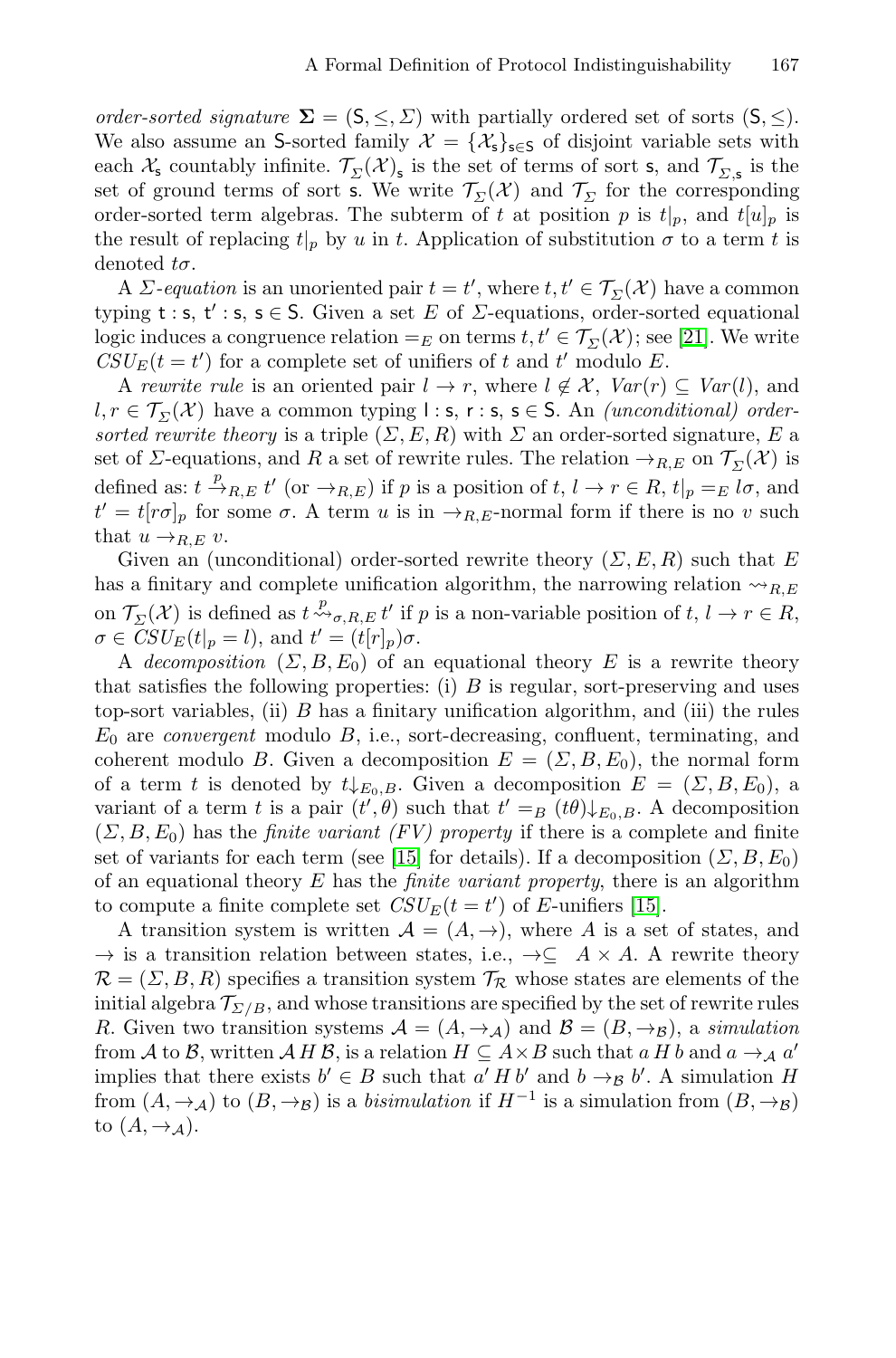### <span id="page-6-1"></span>**4 Forwards Semantics for Maude-NPA**

Maude-NPA [13] performs a *backwards narrowing-based reachability analysis*. However, our notion of indistinguishability is more naturally defined in Maude-NPA in terms of a *rewriting-based forwards analysis*. In this section, we briefly recall the forwards semantics and refer the reader to [14] for further information.

### **4.1 Maude-NPA's Strand Space Model**

In this section we give an overview of Maude-NPA's use of the strand space model to specify protocols and states. This model, with some minor differences, is the same as that used in the backwards semantics.

Given a protocol  $P$ , states are modeled as elements of an initial algebra  $\mathcal{T}_{\Sigma_{\mathcal{D}}/E_{\mathcal{D}}}$ , where  $\Sigma_{\mathcal{P}}$  is the signature defining the sorts and function symbols (for the cryptographic functions and for all the state constructor symbols) and E<sup>P</sup> is a set of equations specifying the *algebraic properties* of the cryptographic functions and the state constructors. Therefore, a state is an  $E_{\mathcal{P}}$ -equivalence class  $[t] \in \mathcal{T}_{\Sigma_{\mathcal{P}}/E_{\mathcal{P}}}$  with t a ground  $\Sigma_{\mathcal{P}}$ -term.

In Maude-NPA, a state consists of a multiset of partially executed *strands*  $S_i$ and a set of terms in the intruder's knowledge, i.e. a state is a term of the form  $\{S_1 \& \cdots \& S_n \& \{IK\} \}$  where  $\&$  is an associative-commutative union operator.

The *intruder knowledge* {*IK*} is represented as a set of facts using the comma as an associative-commutative union operator with identity operator empty. In the forwards semantics knowledge facts are all of the from  $m \in \mathcal{I}$  (the intruder knows  $m$ ) where  $m$  is a message expression.

<span id="page-6-0"></span>A *strand* [16] specifies the sequence of messages sent and received by a principal executing the protocol and is represented as a sequence of  $\{+,-\}$ -labeled messages  $[msg_1^{\pm}, \ldots, msg_{k-1}^{\pm}, msg_k^{\pm}]$  such that  $msg_i^{\pm}$  (also written  $-msg_i$ ) represents an *input* message,  $msg_i^+$  (also written  $+msg_i$ ) represents an *output* message, and each  $msg_i$  is a term of a special sort Msg. Strands are used to represent both the actions of honest principals (with a strand specified for each protocol role) and the actions of an intruder (with a strand for each operation an intruder is able to perform on terms).

In the following, a protocol specification is defined as a collection of honest and intruder strand *patterns* together with the algebraic theory of the protocol.

**Definition 1 (Protocol Specification).** *Given a protocol* P*, its protocol specification is a triple*  $((\Sigma_{\mathcal{P}}, E_{\mathcal{P}}), HPS_{\mathcal{P}}, ISp)$  *where*  $(\Sigma_{\mathcal{P}}, E_{\mathcal{P}})$  *is the algebraic theory of*  $P$ *, and HPS<sub>P</sub> and IS<sub>P</sub> denote the set of honest and intruder strands of*  $P$ *, respectively.*

#### **4.2 Forwards Semantics**

In a forward reachability analysis, state changes are defined by means of a set  $R_{FP}$  of *rewrite rules*, so that the rewrite theory  $(\Sigma_{\mathcal{P}}, E_{\mathcal{P}}, R_{FP})$  characterizes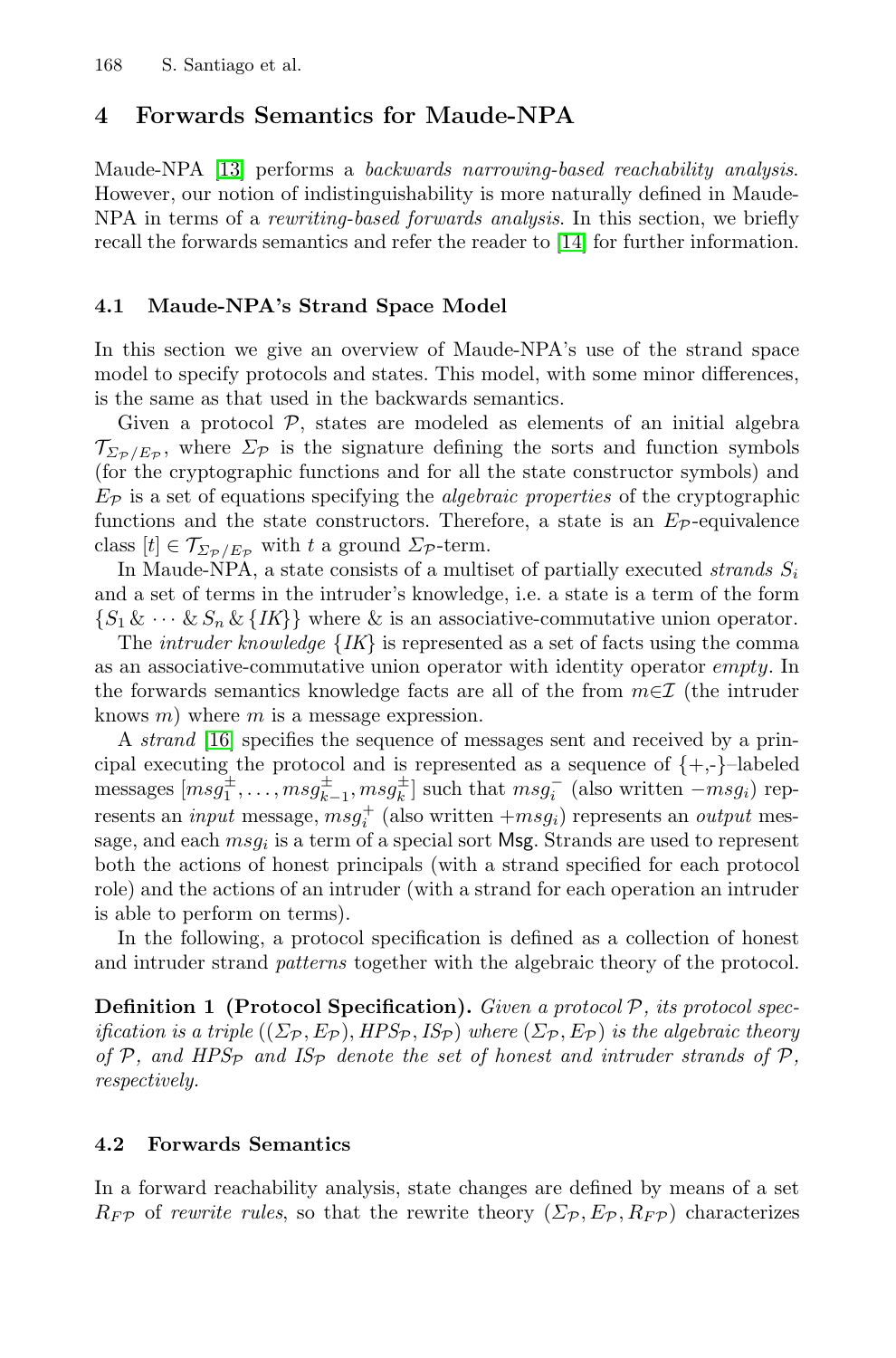the behavior of protocol  $P$  modulo the equations  $E_P^{-1}$ . These rewrite rules are generated from principal and intruder strands as [exp](#page-15-12)lained below.

<span id="page-7-1"></span>The forwards execution of a protocol begins with an "empty" initial state, that is a state with the empty set of strands and intruder knowledge. The protocol is executed to determine whether or not an *attack state* can be reached, where an attack state is a ground instance of a state pattern defined by the user. One progresses by applying *rewrite rules* to states.

For each different kind of principal and intruder strand a set of rewrite rules is associated as follows. Given a strand  $[m_1^{\pm},...,m_n^{\pm}], n$  different rewrite rules are applied to incrementallly "build" the strand step by step. See [14] for more details and a formal definition of the forwards semantics.

For example, the intruder encryption capability denoted by the strand  $[-(K), -(M), +(e(K, M)]$  has the following associated rewrite rules:

$$
\{SS \& \{K \in \mathcal{I}, IK\} \} \rightarrow \{SS \& [-(K)] \& \{K \in \mathcal{I}, IK\} \}
$$
  

$$
\{SS \& [-(K)] \& \{M \in \mathcal{I}, IK\} \} \rightarrow \{SS \& [-(K), -(M)] \& \{M \in \mathcal{I}, IK\} \}
$$
  

$$
\{SS \& [-(K), -(M)] \& \{IK\} \} \rightarrow \{SS \& [-(K), -(M), +(e(K, M)] \{e(K, M) \in \mathcal{I}, IK\} \}
$$

where  $SS$  denotes a set of strands and  $IK$  a set of intruder knowledge facts.

The forwards execution of a protocol induces a transition system as follows.

<span id="page-7-0"></span>**Definition 2 (Transition System Induced by a Protocol).** *Given a protocol* P *characterized by the forward rewrite theory*  $(\Sigma_{\mathcal{P}}, E_{\mathcal{P}}, R_{F\mathcal{P}})$  *such that*  $(\Sigma_{\mathcal{P}},B,E_0)$  *is a decomposition of*  $(\Sigma,E_{\mathcal{P}})$ *, we can associate to it a transition system*  $\mathcal{L}_{\mathcal{P}}$  *whose states are B-equivalence classes of terms in*  $E_0$ , *B-canonical form and whose transitions are of the form:*

$$
[t]_B \to [t']_B
$$
  
where  $t \to_{R_{FP},B} u$  and  $t' =_B u\downarrow_{E_0,B}$ .

Unlike the case with process calculi, no information is removed from a state and the history of previous actions can be recovered from a state. Therefore there is no need to record this information through labels in order to obtain a labeled transition system. However, labels can be added if desired (e.g. as a compact way of en[codin](#page-8-0)g essential information).

# **5 Formalization of Indistinguishability in Maude-NPA**

Intuitively, two protocols are indistinguishable if an intruder cannot tell the difference between them. In this section we provide the framework that will allow the definition and verification of indistinguishability in Maude-NPA. To define such a framework, in Section 5.1 we first formalize, by the concept of a *protocol pairing*, the notion of pairs of protocols that are similar enough to

The rules  $R_{FP}$  model *protocol transitions*. In addition, *equations*  $E_{\mathcal{P}}$  are assumed to have a *decomposition*  $(\Sigma_{\mathcal{P}}, B, E_0)$  with  $E_{\mathcal{P}} = B \cup E_0$  which has the FV property, where <sup>E</sup><sup>0</sup> are *not* transitions, but *oriented equations*.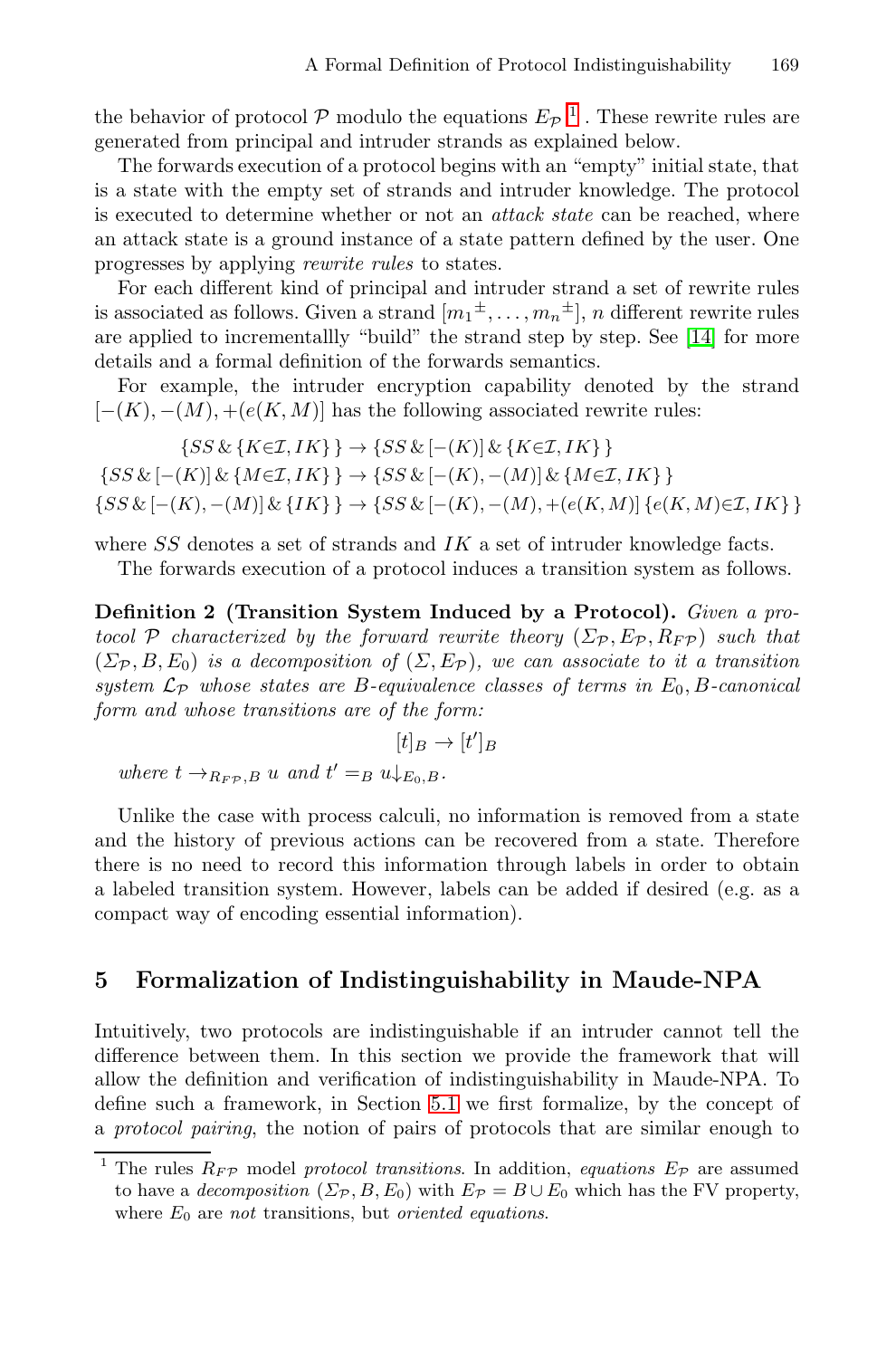<span id="page-8-0"></span>each other so that the issue of their indistinguishability can arise. Then, in Section 5.2 we formalize the idea of *similar interactions* of the attacker with a protocol pairing  $\mathcal{P}_1, \mathcal{P}_2$  by the concept of the *synchronous product*  $\mathcal{P}_1 \otimes \mathcal{P}_2$ . Finally, in Section 5.3 we define the indistinguishability of a protocol pairing in Maude-NPA as the conjunction of two simpler properties called IAES and IM.

### **5.1 Protocol Pairing**

The notion of indistinguishability implies comparing two protocols  $\mathcal{P}_1$  and  $\mathcal{P}_2$ to ensure that an intruder *cannot distinguish* the behaviors of  $P_1$  and  $P_2$ . In practical applications  $\mathcal{P}_1$  and  $\mathcal{P}_2$  are somewhat different *versions* of a given protocol with some significant *differences*. In this section, we formalize, by the concept of a *protocol pairing*, the notion of such pair of protocols in Maude-NPA.

**Definition 3 (Protocol Pairing).** *A* protocol pairing  $P_1, P_2$  *is a pair of protocol specifications of the form*  $((\Sigma_{\mathcal{P}_1}, E_{0_{\mathcal{P}_1}} \cup B_{\mathcal{P}_1}), HPS_{\mathcal{P}_1}, IS_{\mathcal{P}_1}), ((\Sigma_{\mathcal{P}_2}, E_{0_{\mathcal{P}_2}} \cup$  $B_{\mathcal{P}_2}$ ),  $HPS_{\mathcal{P}_2}$ ,  $IS_{\mathcal{P}_2}$ ) *such that:* 

- *1.*  $\mathcal{P}_1$  *and*  $\mathcal{P}_2$  *share the same algebraic signature and equations, i.e.*  $(\Sigma_{\mathcal{P}_1}, E_{0_{\mathcal{P}_1}} \cup$  $(B_{\mathcal{P}_1})=(\Sigma_{\mathcal{P}_2}, E_{0_{\mathcal{P}_2}} \cup B_{\mathcal{P}_2})=(\Sigma, E_0 \cup B)$  *having a decomposition*  $(\Sigma, B, E_0)$ *.*
- *2. HPS*<sup>P</sup>*<sup>1</sup> and HPS*<sup>P</sup>*<sup>2</sup> have strands for the same roles, with the same length and the same polarities*  $(+ or -)$  *at each position in the strand.*
- *3. IS*<sup>P</sup>*<sup>1</sup> and IS*<sup>P</sup>*<sup>2</sup> have strands for the same operations, with the same length and the same polarities*  $(+ or -)$  *at each position in the strand.*

*We assume both HPS* $_{\mathcal{P}_1}$  *and HPS* $_{\mathcal{P}_2}$ *, and IS* $_{\mathcal{P}_1}$  *and IS* $_{\mathcal{P}_2}$  *have disjoint variables.*

We will also require that strands in certain pairs both be identical up to change of variables, depending on the indistinguishability model used. For example, in the standard model based on cryptographic definitions of indistinguishability the same attacker interacts with two different versions of the protocol, so any two paired intruder strands must be identical up to change of variables. In Lowe's password guessing model the same attacker with di[ffer](#page-2-0)ent password guesses interacts with the same version of the protocol, so we require that any two paired strands be identical up to change of variables, except that describing the attacker's guess of the password.

The differences between  $\mathcal{P}_1$  and  $\mathcal{P}_2$  can be specified by having different messages in the same j-th strands of  $\mathcal{P}_1$  and  $\mathcal{P}_2$ , at the same positions in the strands. Below we illustrate the notion of protocol pairing using the following example.

*Example 3.* Let us consider the two protocols  $P_1$  and  $P_2$  of Example 1 shown above. Note that both  $\mathcal{P}_1$  and  $\mathcal{P}_2$  share the same algebraic signature and equations (XOR), and have the same set of intruder strands, and differ only in the set of honest principal strands, as explained below. More specifically, the sets  $HPS_{\mathcal{P}_1}$  and  $HPS_{\mathcal{P}_2}$  of honest strands of  $\mathcal{P}_1$  and  $\mathcal{P}_2$ , respectively, are as follows:

$$
HPS_{\mathcal{P}_1} = \{ [ (m_1 \oplus m_1)^+ ] \} \qquad HPS_{\mathcal{P}_2} = \{ [ (m_1 \oplus m_2)^+ ] \}
$$

where  $m_1$  and  $m_2$  are two constants denoting different messages, and  $\oplus$  is the exclusive-or operator. Therefore,  $\mathcal{P}_1, \mathcal{P}_2$  is a protocol pairing.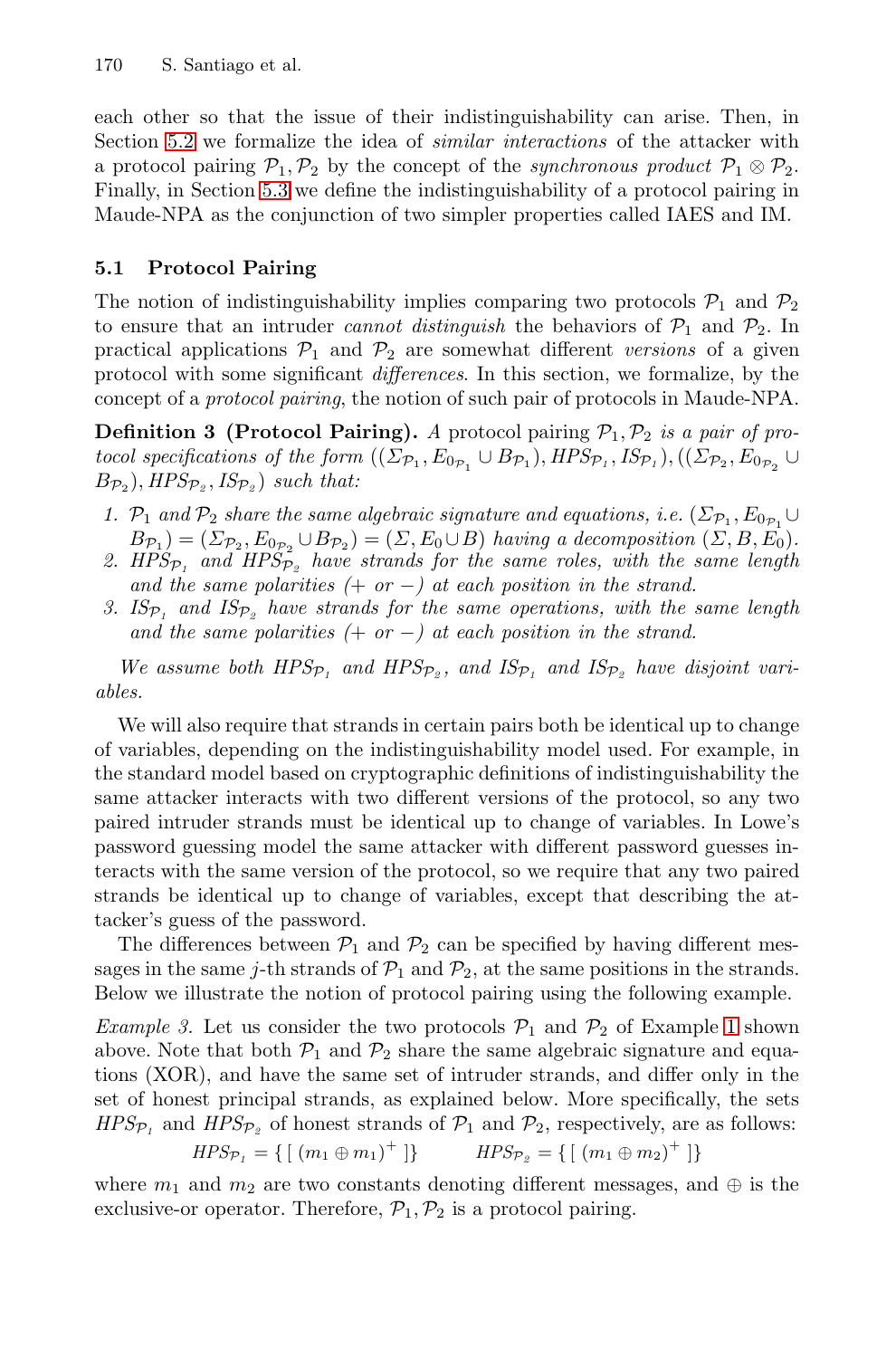#### **5.2 Synchronous Product of Protocols**

Given a protocol pairing  $\mathcal{P}_1,\mathcal{P}_2$  as explained above, the analysis of its indistinguishability assumes that the attacker interacts in an analogous way with both protocols at each step. That is, if it performs an action a in  $\mathcal{P}_1$ , then it does so in  $\mathcal{P}_2$  too. In this section we formalize the idea of *similar interactions* of the attacker with a protocol pairing P1,P<sup>2</sup> by the concept of the *synchronous product*  $\mathcal{P}_1 \otimes \mathcal{P}_2$ . Intuitively, a synchronous product is a new protocol obtained from a protocol pairing in which both protocols from the pairing are executed in a synchronous manner.

In order to provide a formal definition of a synchronous product of protocols, we first define the synchronous product of strands.

**Definition 4 (Synchronous Product of Strands).** *Given two strands*  $Str_1 = [m_1^{\pm}, \ldots, m_n^{\pm}],$  and  $Str_2 = [m'_1^{\pm}, \ldots, m'_n^{\pm}]$  corresponding to the same *protocol role or intruder action, and with the same polarities at each position in the strand, the synchronous product of*  $Str_1$  *and*  $Str_2$ *, written*  $Str_1 \otimes Str_2$ *, is a strand of the form*  $[(m_1 \otimes m'_1)^{\pm}, \ldots, (m_n \otimes m'_n)^{\pm}]$ *, with*  $\otimes$  *a new operator.* 

<span id="page-9-0"></span>Let  $SS_1$  and  $SS_2$  be two sets of strands that have n *strands corresponding to the same protocol roles or intruder actions. The synchronous product of*  $SS<sub>1</sub>$  *and* SS<sub>2</sub>, written  $SS_1 \otimes SS_2$ , is a set of strands of the form  $\{Str_{1i} \otimes Str_{2j}\}_{0 \le i,j \le n}$ ,  $such that Str_{1i} \in SS_1, Str_{2i} \in SS_2, and Str_{1i} and Str_{2i} correspond to the same$ *protocol role or intruder action.*

Let us now define the synchronous product of protocols as follows.

**Definition 5 (Synchronous Product of Protocols).** *Given a protocol pairing*  $\mathcal{P}_1, \mathcal{P}_2$ *, its* synchronous product*, denoted by*  $\mathcal{P}_1 \otimes \mathcal{P}_2$ *, is a new protocol as explained below. Basically, the signature is extended with new sorts and symbols to support the specification of a pair of protocols.*

- $-$  *First, the theory decomposition*  $(\Sigma, B, E_0)$  *shared by*  $\mathcal{P}_1$  *and*  $\mathcal{P}_2$  *is renamed top totals* (*L*) *top are if to the specification of a pair of protocols.<br>
<i>First, the theory decomposition*  $(\Sigma, B, E_0)$  *shared by*  $\mathcal{P}_1$  *and*  $\mathcal{P}_2$  *is renamed* to  $(\widehat{\Sigma}, \widehat{B}, \widehat{E_0})$ *, just by a renaming First, the theory decomposition*  $(\Sigma, B, E_0)$  *shared by*  $\mathcal{P}_1$  *and*  $\mathcal{P}_2$  *is renamed* to  $(\widehat{\Sigma}, \widehat{B}, \widehat{E_0})$ *, just by a renaming*  $\mathbf{s} \mapsto \widehat{\mathbf{s}}$  (where  $\mathbf{s} \in \mathbf{S}$  *and*  $\widehat{\mathbf{s}} \in \widehat{\mathbf{S}}$ *, of t and with* s  $\leq$  *s i are renaming*  $\leq$   $\leq$  *s i are renaming*  $\leq$   $\leq$  *s i are renaming*  $\leq$   $\leq$   $\leq$  *s i are s*  $\leq$  *s and*  $\hat{s} \in \hat{S}$ , *of the partially ordered set of sorts so th* for  $(2, B, E_0)$ , first by a renaming  $\overline{s} \rightarrow \overline{s}$  (and partially ordered set of sorts so that:  $\overline{\text{Msg}} = \text{Si}$ <br>and with  $\overline{s} < \overline{s}'$  iff  $\hat{s} < \hat{s}'$ . The operators  $\hat{\Sigma}$  are  $f : s_1 \cdots s_n \rightarrow \overline{s}$  is renamed to  $\hat{f}$ <sup>s</sup>*, and the equations* <sup>B</sup> *and* <sup>E</sup><sup>0</sup> *partially ordered set of set*<br>and with  $s < s'$  iff  $\hat{s} < \hat{s}'$ .<br> $f : s_1 \cdots s_n \rightarrow s$  is renamed<br>are renamed to  $\hat{B}$  and  $\widehat{E_0}$ . *and* E <sup>0</sup> *just by renaming the sorts of their variables by the and with*  $s < s'$ <br>  $f : s_1 \cdots s_n \rightarrow s$ <br> *are renamed to*<br> *mapping*  $s \mapsto \hat{s}$ <br> *A new sort* Ms *mapping*  $s \mapsto \widehat{s}$ .
- **–** *A new sort* Msg *is added as the new top sort of the connected component for messages, so that* SingleMsg <sup>&</sup>lt; Msg*. – A* new sort Msg is added as the new top sort of the connected component for<br>
messages, so that SingleMsg < Msg.<br> *– A* new operator  $\Omega \otimes \Omega$  : SingleMsg SingleMsg → Msg is added to  $\Sigma_{\otimes}$ .<br> *– Its protocol spe*
- $-$  *A new operator*  $\Box \otimes \bot$ : SingleMsg SingleMsg → Msg *is added to*  $\Sigma_{\otimes}$ *.*
- $HPS_{\mathcal{P}_1} \otimes HPS_{\mathcal{P}_2}$ ,  $IS_{\mathcal{P}_1} \otimes IS_{\mathcal{P}_2}$ , *where*  $HPS_{\mathcal{P}_1}$ ,  $HPS_{\mathcal{P}_2}$ ,  $IS_{\mathcal{P}_1}$ , and  $IS_{\mathcal{P}_2}$  are *renamed to have disjoint variables.*

*Therefore, if*  $(\Sigma, B, E_0)$  *is the original theory decomposition, then the theory of the synchronous product is*  $(\Sigma, B, E_0)$  *is the original is*  $(\Sigma_{\otimes}, \widehat{B}, \widehat{E_0})$ .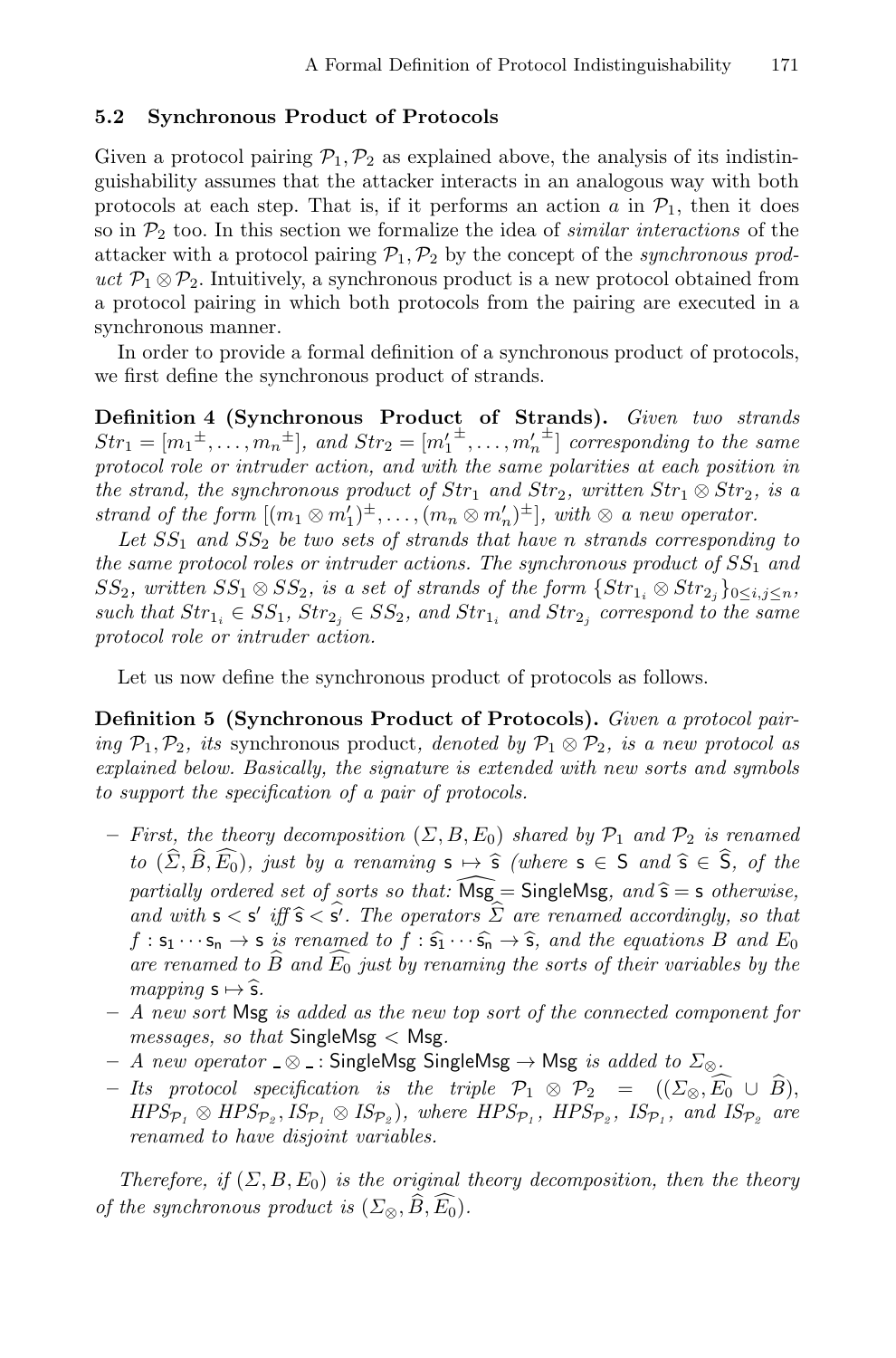*Example 4.* For example, given the protocol pairing  $P_1$ ,  $P_2$  of Example 3 the set *HPS* $_{P_1\otimes P_2}$  of protocol strands of the synchronous product  $P_1\otimes P_2$  is as follows:

$$
HPS_{\mathcal{P}_1 \otimes \mathcal{P}_2} = \{ \big[ \ ((m_1 \oplus m_1) \otimes (m_1 \oplus m_2))^{+} \ ] \}
$$

The indistinguishability of a protocol pairing  $\mathcal{P}_1, \mathcal{P}_2$  in Maude-NPA is characterized in terms of the synchronous product  $\mathcal{P}_1 \otimes \mathcal{P}_2$ , as we explain in Section 5.3. To be analyzed in Maude-NPA the equational theory of the synchronous product  $P_1 \otimes P_2$  should have a finite variant decomposition. The following result states that, if the rewrite theory used by two protocols  $\mathcal{P}_1$  and  $\mathcal{P}_2$  has a finite variant decomposition, then so does the rewrite theory of  $\mathcal{P}_1 \otimes \mathcal{P}_2$ . that, if the rewrite theory used by two protocols  $\mathcal{P}_1$  and  $\mathcal{P}_2$  has a finite variant decomposition, then so does the rewrite theory of  $\mathcal{P}_1 \otimes \mathcal{P}_2$ .<br> **Theorem 1.** For a synchronous product  $\mathcal{P}_1 \otimes \mathcal{$ 

*has the finite variant property iff the rewrite theory*  $(\Sigma, B, E_0)$  *does also.* **Theorem 1.** For a synchronous product  $\mathcal{P}_1 \otimes \mathcal{P}_2$ , the rewrite theory  $(\Sigma_{\otimes}, \hat{B}, \hat{E}_0)$  has the finite variant property iff the rewrite theory  $(\Sigma, B, E_0)$  does also.<br>*Proof.* Since  $(\widehat{\Sigma}, \widehat{B}, \widehat{E_0})$  is j

<span id="page-10-0"></span>has the finite variant p[rop](#page-7-1)erty iff the rewrit<br>Proof. Since  $(\hat{\Sigma}, \hat{B}, \hat{E_0})$  is just a sort-renan<br>property. Note that  $(\hat{\Sigma}, \hat{B}, \hat{E_0}) \subseteq (\Sigma_{\otimes}, \hat{B})$ ,  $(B, E_0) \subseteq (\Sigma_{\otimes}, B, E_0)$  is a theory inclusion, and  $\Sigma_{\otimes}$ *Proof.* Since  $(\widehat{\Sigma}, \widehat{B})$ <br>property. Note that<br>terms are either  $\widehat{\Sigma}$ terms are either  $\hat{\Sigma}$ -terms, which have all a finite set of variants, or terms in terms are either  $\hat{\Sigma}$ -terms, which have all a finite set of variants, or terms in  $\mathcal{T}_{\Sigma_{\otimes}}(\mathcal{X}) - \mathcal{T}_{\hat{\Sigma}}(\mathcal{X})$ , which are either variables, whose only variant is itself, or  $\mathcal{T}_{\Sigma_{\otimes}}(\mathcal{X}) - \mathcal{T}_{\widehat{\Sigma}}(\mathcal{X})$ , which are either variables, whose only variant is itself, or terms of the form  $t \otimes t'$ , with  $t, t' \in \mathcal{T}_{\widehat{\Sigma}}(\mathcal{X})$ . Let  $bd(t)$  and  $bd(t')$  be the bounds (see [15]) on reduction sequences to their normal forms for t and  $t'$ , respectively. T[he](#page-9-0)n  $bd(t \otimes t') \leq bd(t) + bd(t')$ , and thus  $(\Sigma_{\otimes}, B, E)$  has the FV property.  $\square$  $t, t' \in \mathcal{T}_{\widehat{\Sigma}}(\mathcal{X})$ . Let bd(<br>ces to their normal for<br>), and thus  $(\Sigma_{\otimes}, \widehat{B}, \widehat{E})$ 

Using Definition 2, the forward analysis of a synchronous product  $\mathcal{P}_1 \otimes \mathcal{P}_2$ induces a transition system  $\mathcal{L}_{\mathcal{P}_1\otimes\mathcal{P}_2}$ .

In the following, we define two projection functions that will be used below to connect the behavior of a synchronous product of protocols with the behavior of each protocol.

**Definition 6 (Projection Functions).** *Let* Σ *and* Σ<sup>⊗</sup> *be as in Definition 5, a* of each protocol.<br> **Definition 6 (Projection Functions).** Let  $\Sigma$  and  $\Sigma_{\otimes}$  be as in Definition 5, and let  $\hat{\mathcal{X}} = {\mathcal{X}_{\mathbf{s}}}_{\mathbf{s}\in\mathbf{\hat{S}}}$ , and  $\mathcal{X} = {\mathcal{X}_{\mathbf{s}}}_{\mathbf{s}\in\mathbf{\hat{S}}}$ . We then define functions **Defini**<br>and let  $) \rightarrow \mathcal{T}_{\Sigma}(\mathcal{X})$  *recursively as follows:*  $\{\mathcal{X}_{\widehat{S}}\}_{\widehat{S}\in\widehat{S}}$ , and  $\mathcal{X}$ <br>  $(\mathcal{X})$  recursively a<br>  $\pi_1(x:\widehat{S}) = \pi_2(x:\widehat{S})$ 

 $\pi_1(x:\hat{s}) = \pi_2(x:\hat{s}) = x:\textbf{s}$ <br>  $\pi_1(t_1 \otimes t_2) = t_1$   $\pi_2(t_1 \otimes t_2) = t_2$  $\pi_1(t_1 \otimes t_2) = t_1 \qquad \pi_2(t_1 \otimes t_2) = t_2$  $\pi_1(f(t_1,\ldots,t_n)) = f(\pi_1(t_1),\ldots,\pi_1(t_n))$  $\pi_1(f(t_1,\ldots,t_n)) = f(\pi_1(t_1),\ldots,\pi_1(t_n))$  $\pi_1(f(t_1,\ldots,t_n)) = f(\pi_1(t_1),\ldots,\pi_1(t_n))$  *for*  $f \neq \otimes$  $\pi_2(f(t_1,...,t_n)) = f(\pi_2(t_1),..., \pi_2(t_n))$  *for*  $f \neq \emptyset$ 

These projection functions are homomorphically extended to states, transitions and transition systems.

**Proposition 1.** *Given two protocols*  $\mathcal{P}_1$  *and*  $\mathcal{P}_2$ *, its synchronous product*  $\mathcal{P}_1 \otimes \mathcal{P}_2$ *and their associated transition systems*  $\mathcal{L}_{\mathcal{P}_1}$ ,  $\mathcal{L}_{\mathcal{P}_2}$ , and  $\mathcal{L}_{\mathcal{P}_1 \otimes \mathcal{P}_2}$  *as defined above, the projection functions in Definition 6,*  $\pi_1 : \mathcal{L}_{\mathcal{P}_1 \otimes \mathcal{P}_2} \to \mathcal{L}_{\mathcal{P}_1}$ , and  $\pi_2 : \mathcal{L}_{\mathcal{P}_1 \otimes \mathcal{P}_2} \to$  $\mathcal{L}_{\mathcal{P}_{2}}$  *are both simulations.* 

*Proof.* Easy from analysis of the rules  $R_F \mathcal{P}_1$ ,  $R_F \mathcal{P}_2$ , and  $R_F(\mathcal{P}_1 \otimes \mathcal{P}_2)$ .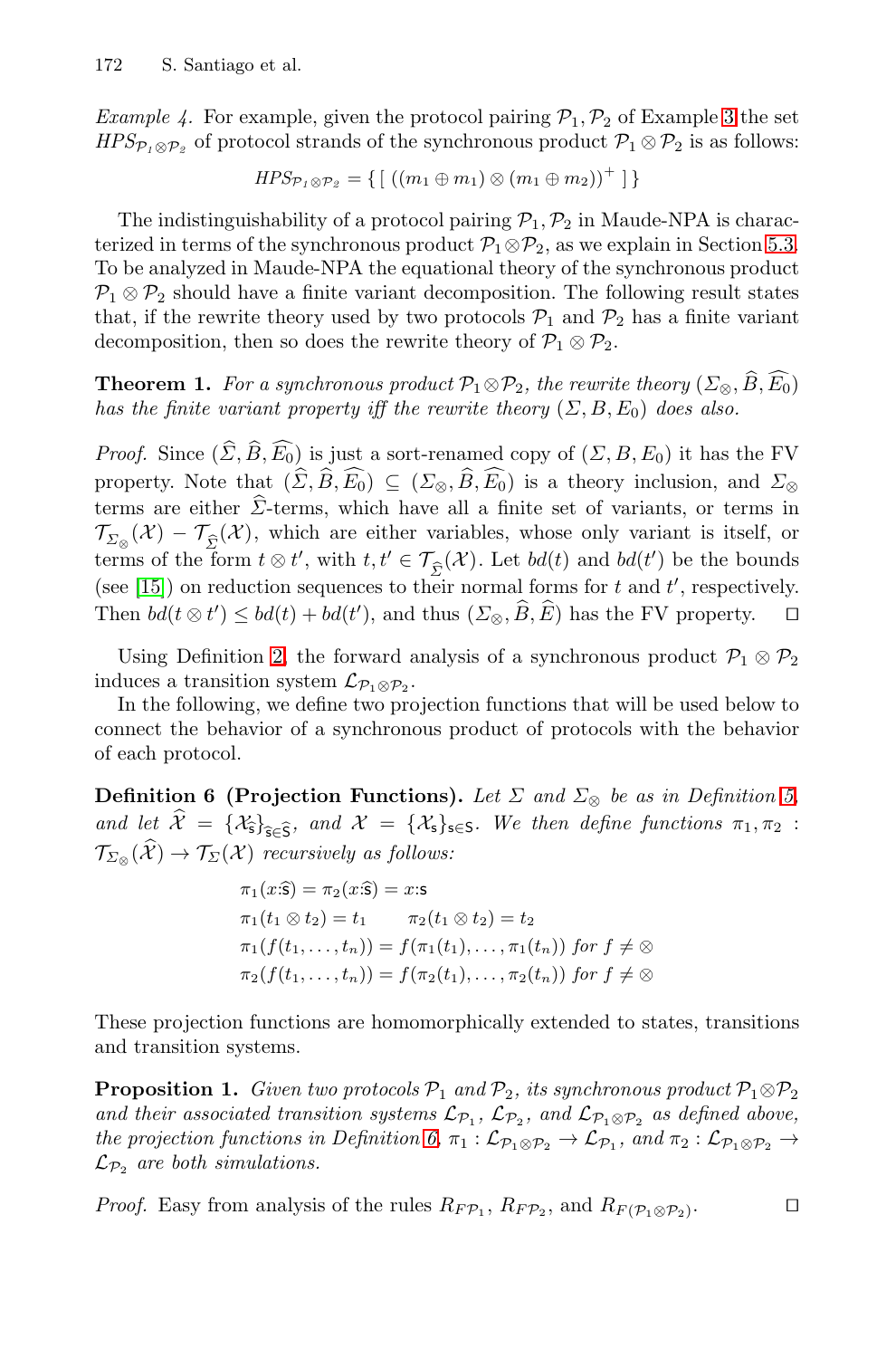#### **5.3 Indistinguishability in Maude-NPA**

We now define IM and IAES as follows.

**Definition 7** (Indistinguishable Messages (IM)). *A protocol pairing*  $P_1, P_2$ *with underlying equational theory*  $(\Sigma, E_0 \cup B)$  *satisfies the* indistinguishable messages (IM) property *iff for any initial state*  $St_0$  *of*  $\mathcal{L}_{\mathcal{P}_1 \otimes \mathcal{P}_2}$ *, there exists no sequence of transitions*  $St_0 \to St_1 \cdots St_{n-1} \to St_n$  *such that the intruder knowledge in*  $St_n$  *contains two facts*  $(m_1 \otimes m_2) \in \mathcal{I}$  *and*  $(m'_1 \otimes m'_2) \in \mathcal{I}$  *such that either (i)*  $m_1 =_E m'_1$  but  $m_2 \neq_E m'_2$ , or (ii)  $m_2 =_E m'_2$  but  $m_1 \neq_E m'_1$ , where  $E = E_0 \cup B$ .

**Definition 8 (Indistinguishable Attack Event Sequences (IAES)).** *Given a protocol pairing*  $\mathcal{P}_1, \mathcal{P}_2$  *and the two projections*  $\pi_1 : \mathcal{L}_{\mathcal{P}_1 \otimes \mathcal{P}_2} \to \mathcal{L}_{\mathcal{P}_1}$ *and*  $\pi_2$ :  $\mathcal{L}_{\mathcal{P}_1 \otimes \mathcal{P}_2} \to \mathcal{L}_{\mathcal{P}_2}$ , we say that  $\mathcal{P}_1, \mathcal{P}_2$  have indistinguishable attack event sequences (IAES) *iff*  $\pi_1$  *and*  $\pi_2$  *are bisimulations.* 

**Corollary 1.** *Given a protocol pairing*  $P_1, P_2$  *and the two projections*  $\pi_1 : \mathcal{L}_{\mathcal{P}_1 \otimes \mathcal{P}_2} \to \mathcal{L}_{\mathcal{P}_1}$  and  $\pi_2 : \mathcal{L}_{\mathcal{P}_1 \otimes \mathcal{P}_2} \to \mathcal{L}_{\mathcal{P}_2}$ , if  $\pi_1$  and  $\pi_2$  are bisimulations *then protocols*  $P_1$  *[and](#page-7-0)*  $P_2$  *are bisimilar.* 

In Section 6 we explain in detail how the IAES and IM properties explained above are analyzed in practice in Maude-NPA.

# **[6](#page-15-13) Indistinguishability Verification in Maude-NPA**

In this section we explain how the theoreti[cal f](#page-12-0)ramework for indistinguishability verification presented in Section 5 can be implemented in Maude-NPA. In Section 4 we presented the rewriting-based forwards operational semantics of Maude-NPA, which is used as a reference model to define our notion of indistinguishability in Maude-NPA, as explained in Section 5. However, Maude-NPA performs a *backward narrowing-based reachability analysis* that we briefly recall in Section 6.1 (see [13] for further details). Thus the IM and IAES properties are analyzed in Maude-NPA by performing backward narrowing-based reachability analysis from certain attack patterns, as explained in Section 6.2 below.

#### **6.1 Backwards Reachability Analysis in Maude-NPA**

Maude-NPA explores *symbolic state patterns*  $[t(x_1,...,x_n)] \in T_{\Sigma_{\mathcal{P}}/E_{\mathcal{P}}}(X)$  on the free  $(\Sigma_{\mathcal{P}}, E_{\mathcal{P}})$ -algebra over a set of variables X. In this way, a state pattern  $[t(x_1,...,x_n)]$  represents not a single concrete state but a possibly infinite set of such states, namely, all the instances of the pattern  $[t(x_1,...,x_n)]$  where the variables  $x_1, \ldots, x_n$  have been instantiated by concrete ground terms.

As in Section 4, a state is represented as a set of strands and the intruder knowledge. However, in the backwards semantics there are two kinds of intruder facts: *positive* knowledge facts (the intruder knows m, i.e.,  $m \in \mathcal{I}$ ), and *negative* knowledge facts (the intruder *does not yet know* m but *will know it in a future state*, i.e.,  $m\notin\mathcal{I}$ , where m is a message expression.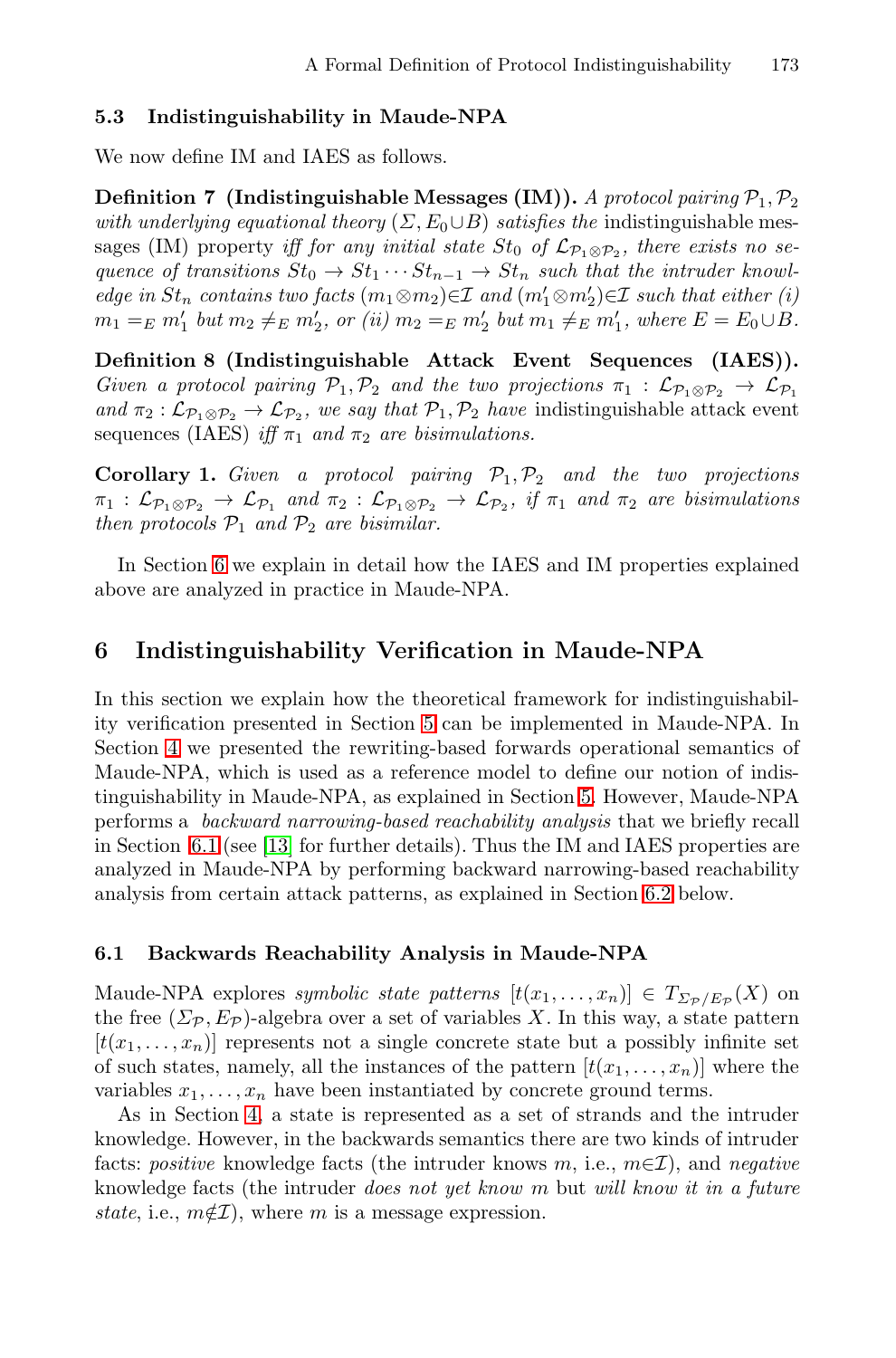In the symbolic backwards semantics *strands* evolve over time; the symbol | is used to divide past and future. That is, in a strand  $[m_1^{\pm},...,m_i^{\pm}]m_{i+1}^{\pm}$ ,  $\ldots, m_k^{\pm}$  ], messages  $m_1^{\pm}, \ldots, m_i^{\pm}$  are the *past messages*, and messages  $m_{i+1}^{\pm}$ ,  $\dots, m_k^{\pm}$  are the *future messages*  $(m_{i+1}^{\pm}$  is the immediate future message).

State changes are described by means of a set  $R_{BP}$  of *rewrite rules*, so that the rewrite theory  $(\Sigma_{\mathcal{P}}, E_{\mathcal{P}}, R_{\mathcal{B}\mathcal{P}})$  characterizes the behavior of protocol  $\mathcal{P}$  modulo the equations  $E_{\mathcal{P}}$  for backwards execution. The rules  $R_{\mathcal{BP}}$  are generic rules plus rules generated for each principal and intruder strand in the given protocol. See [14] or [13] for more detail and a formal definition of the backwards semantics.

<span id="page-12-0"></span>The *backwards* reachability analysis performed by Maude-NPA consists in symbolically ru[nnin](#page-15-12)g the protocol "in reverse" by narrowing modulo the equations  $E_{\mathcal{P}}$ . This can be achieved by using the set of rules  $R_{BP}^{-1}$  (where  $v \longrightarrow u$  is in  $R_{BP}^{-1}$  iff  $u \longrightarrow v$  is in  $R_{BP}$ ), an[d pe](#page-15-12)rforming backwards *narrowing* steps of the form  $S \sim_{R_{\rho}^{-1}, E_{\rho}} S'$  to search for an *initial state pattern* from an *attack pattern* symbolically describing an attack situation, If Maude-NPA finds an initial state, then the pr[otoc](#page-6-0)ol is insecure, and if it terminates without finding an initial state, then it proves the protocol is secure w.r.t. the attack pattern.

The following result, proved in [14], allows us to use reachability in the backwards semantics to prove reachability in the forwards semantics.

**Theorem 2 (Soundness and Completeness).** ([14], Theorems 1 and 2) *The backwards narrowing-based reachability analysis performed by Maude-NPA is* sound *and* complete *with [res](#page-6-1)pect to the forwards rewriting-based reachability analysis presented in Section 4.2.*

### **6.2 Analysis of Indistinguishability properties in Maude-NPA**

In Section 5.3 we defined our notion of indistinguishability as the conjunction of two more basic properties, namely, *Indistinguishable Messages* (IM) and *Indistinguishable Attacker Event Sequences* (IAES), using the forwards operational semantics of Maude-NPA explained in Section 4. In this section we prove a result with respect to the symbolic backwards semantics of the Maude-NPA protocol analysis tool presented in 6.1, showing that the conjunction of IM and IAES of a protocol pairing  $P_1, P_2$  can be expressed as the unreachability of several different attack patterns for the synchronous product  $\mathcal{P}_1 \otimes \mathcal{P}_2$ .

In the following, for each property we describe a set of attack patterns in Maude-NPA's syntax denoting states violating that property. If Maude-NPA proves that at least one of the patterns is reachable from an initial state, then it proves that the protocol pairing violates the property and, therefore, the intruder can distinguish between both protocol variants. If the tool proves that no attack pattern is reachable (by terminating without finding an initial state), then it proves that the protocol pairing satisfies the property. Necessary and sufficient conditions for IM and IAES respectively are given in the two theorems below.

**Theorem 3.** Let  $\mathcal{P}_1, \mathcal{P}_2$  be a protocol pairing. Then  $\mathcal{P}_1$  and  $\mathcal{P}_2$  satisfy the IM *property iff no initial state can be symbolically backwards reached from an attack state of*  $\mathcal{P}_1 \otimes \mathcal{P}_2$  *of either one of the following forms:*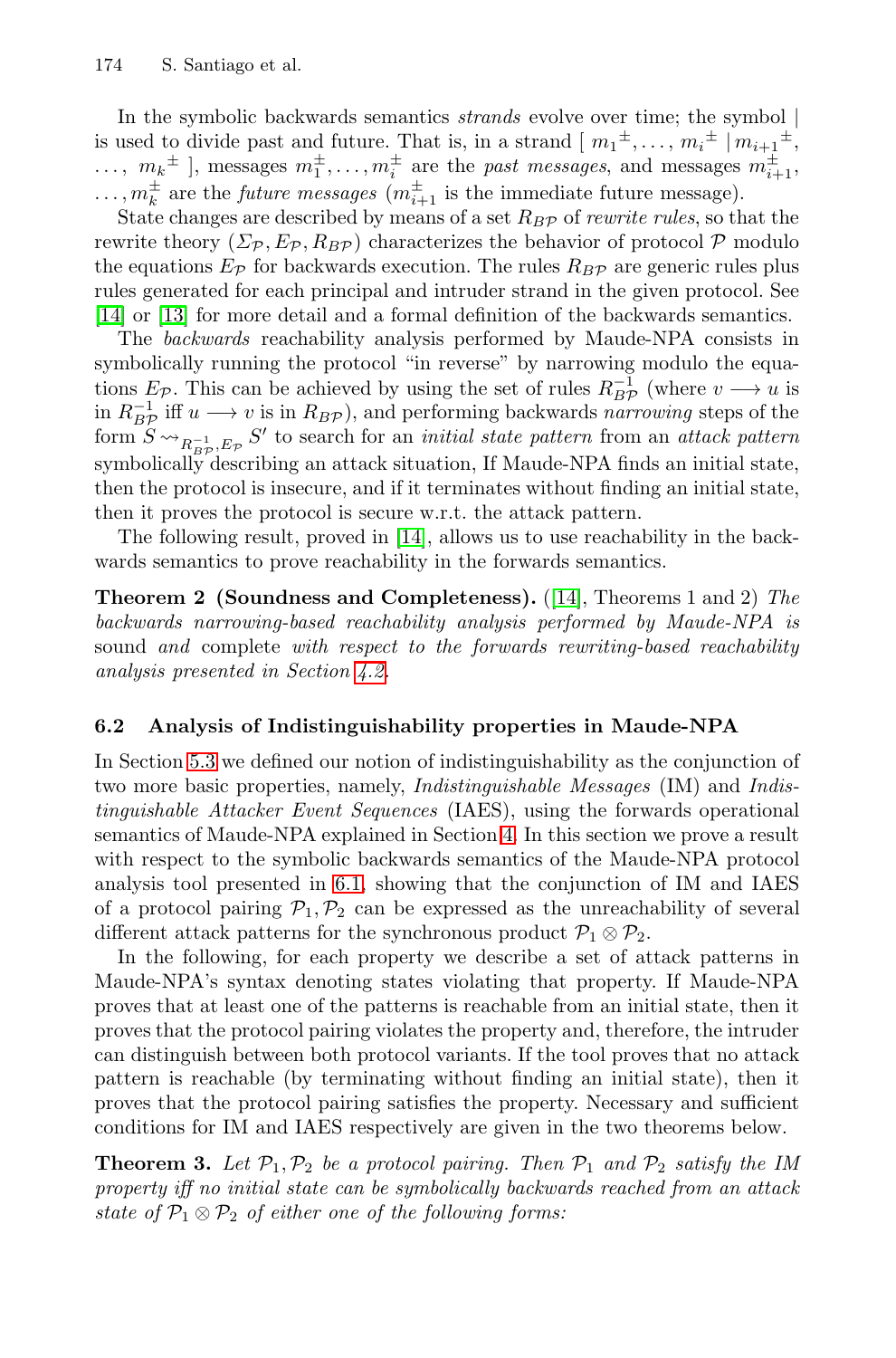*(1)* {SS & { $(m_1 ⊗ m_2) ∈ \mathcal{I}$ ,  $(m_1 ⊗ m'_2) ∈ \mathcal{I}$ ,  $(m_2 ≠_E m'_2)$ ,  $IK$ }*}*, *or* (2) {SS & {( $m_1 \otimes m_2$ )∈I, ( $m'_1 \otimes m_2$ )∈I, ( $m_1 \neq_{E} m'_1$ ), IK}}

*Proof.* Trivial by the soundness and completeness of the backwards operational semantics w.r.t. the forwards operational semantics (see Theorem 2).  $\Box$ 

**Theorem 4.** Let  $\mathcal{P}_1, \mathcal{P}_2$  be a protocol pairing satisfying the IM property. Then P1,P<sup>2</sup> *satisfy the IAES property iff no initial state can be symbolically backwards reached from any attack state of either of the forms:*

*(1)* { SS & [L | −(m<sub>1</sub> ⊗ m<sub>2</sub>), L' ] & {(m<sub>1</sub> ⊗ m'<sub>2</sub>)∈ I, (m<sub>2</sub> ≠ E m'<sub>2</sub>), IK}}, or (2) { SS & [L | −(m<sub>1</sub> ⊗ m<sub>2</sub>), L' ] & {(m'<sub>1</sub> ⊗ m<sub>2</sub>)∈ I, (m<sub>1</sub> ≠ E m'<sub>1</sub>), IK}}

*Proof.* ( $\Rightarrow$ ) We reason by contradiction. Suppose  $\mathcal{P}_1, \mathcal{P}_2$  satisfy IAES and an attack of type (1) exists. By the soundness and completeness of the backwards narrowing performed by Maude-NPA there is a ground substitution  $\theta$  such that from an initial state of  $\mathcal{P}_1 \otimes \mathcal{P}_2$  we can reach a ground state, via the forwards semantics, of the form  $t = \{$  $\widetilde{SS}$  θ & [Lθ] & {(m<sub>1</sub>θ ⊗ m'<sub>2</sub>θ)∈*I*, ∼  $\widetilde{IK}$  θ}}, where  $\widetilde{SS}$ are instances of *already executed* strand fragments in SS, and  $\overline{IK}$   $\theta$  are the instances of *positive* knowledge facts in  $IK$ , and with  $m'_2\theta \neq_E m_2\theta$ .

Because  $(m_1 \theta \otimes m_2 \theta) \in \mathcal{I}, \mathcal{P}_1$  can make a transition

$$
\pi_1(t) \to \{\pi_1(SS \theta) \& [\pi_1(L\theta), -m_1\theta] \& \{m_1\theta \in \mathcal{I}, \pi_1(IK \theta)\}\}\
$$
 (†)

But, since  $\pi_1$  is a bisimulation, this means that  $\mathcal{P}_1 \otimes \mathcal{P}_2$  can make a transition

$$
t \to \{SS\theta \& [L, -(m_1\theta \otimes m_2\theta)] \& \{(m_1\theta \otimes m_2\theta) \in \mathcal{I}, IK\}\}\tag{\ddagger}
$$

which is only possible if there is a fact  $(m_1\theta \otimes m_2\theta) \in \mathcal{I}$  in *IK*, violating the IM assumption. The proof for an attack of type (2) is entirely similar.

( $\Leftarrow$ ) Suppose no attacks of type (1) or (2) exist but, say  $\pi_1 : \mathcal{P}_1 \otimes \mathcal{P}_2 \to \mathcal{P}_1$ (the case for  $\pi_2$  is similar) is *not* a bisimulation. Thus there is a ground state t reachable from the initial state via the forwards semantics such that  $\mathcal{P}_1$  can make a transition  $\pi_1(t) \to u$  but there is no transition  $t \to v$  in  $\mathcal{P}_1 \otimes \mathcal{P}_2$  with  $\pi_1(v) = u$ . This can only happen for a *message receive* transition in a *user strand*. Therefore, the transition must be of the form (†) above, but there is *no* transition of the form ( $\ddagger$ ) above. Thus the received message  $m_1\theta\in\mathcal{I}$  in  $\pi_1(t)$ comes from a pair  $(m_1\theta \otimes m_2'\theta) \in \mathcal{I}$  in t such that  $m_2'\theta \neq_E m_2\theta$ , contradicting [the assumption that no attack](http://www.dsic.upv.es/~ssantiago/indist.html) of type  $(1)$  exists.

#### **6.3 Experimental Evaluation**

We have begun exploring the implementation of indistinguishability verification in Maude-NPA following the method presented in this paper, and performed a preliminary evaluation (source files and output available at http://www.dsic.upv.es/~ssantiago/indist.html). Although we were unable to achieve termination of some analyses, we have proved in Maude-NPA the nonindistinguishability of some pairs of protocols such as the protocol involving an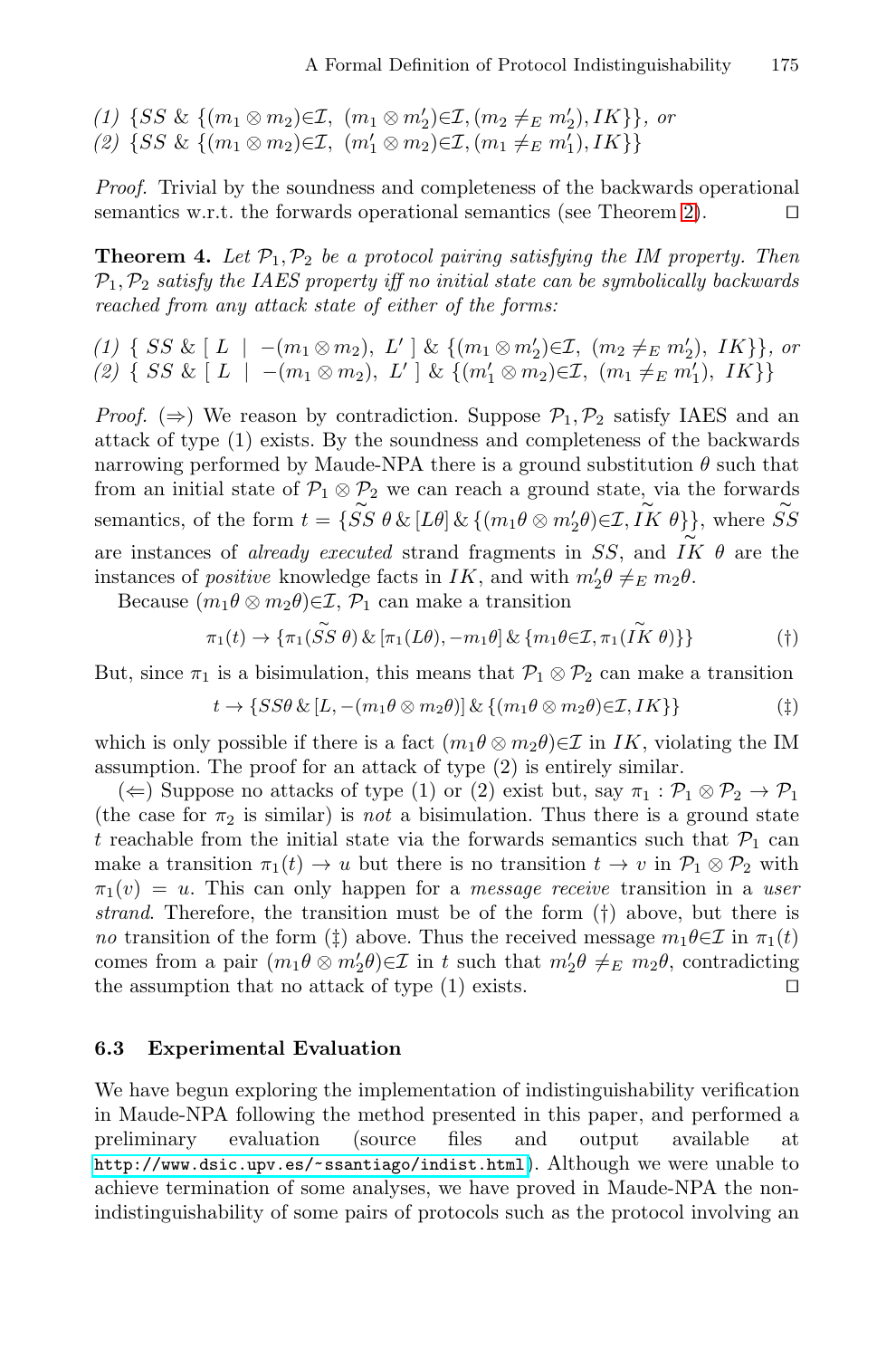<span id="page-14-1"></span>XOR operator of Example 1 and a complete version of the EKE protocol following the style o[f Ex](#page-15-14)ample 2. We also investigated reasons for non-termination due to state space explosion. One is that the attack states used are quite general. As future work, we plan to study sound and complete ways to replace them by more specific atttack states. Another is that these analyses make a heavy use of inequalities modulo equational theories. ProVerif includes methods for solving inequality constraints early in the search, but they do not apply to theories with AC operators. Thus we hold off on evaluating inequalities until the end of the search. However, work on evaluating inequality constraints for theories with AC is beginning to appear (see e.g. [17]). We expect to explore this issue further in our future work.

# **7 Conclusions**

We have formalized an intuitive notion of indistinguishability as the conjunction of the IM and IAES properties defined in terms of the synchronous products of two protocols and shown it to be *checkable* automatically by Maude-NPA. This is a significant step forward in indistinguishability research, because, for the first time, there is a tool that can perform such automatic checks *modulo* a very wide class of theories, namely, all theories with the finite variant property that can have axioms  $B$  such as  $AC$  or  $C$ , which include theories like Abelian Groups, several theories of homomorphic encryption, exclusive-or, and modular exponentiations essential for many privacy-preserving protocols. We have also illustrated with concrete examples how this kind of indistinguishability analysis can be performed by Maude-NPA.

<span id="page-14-3"></span><span id="page-14-2"></span><span id="page-14-0"></span>As usual, much work remains ahead. First of all, our indistinguishability notion can be further strengthened in various ways that should also be formalized and mechanized in Maude-NPA. For example, it can be extended to cover other issues that may allow the intruder to distinguish two protocols, such as the sorts of the messages. Second, an interesting line of future work in this sense is the handling of protocols with branching, which would allow us to check indistinguishability properties for a wider class of protocols. Third, a more detailed comparison with other indistinguishability notions should be carried out. This is nontrivial, since they depend on different protocol models. Fourth, much more experimentation is needed to test and improve our capacity to prove indistinguishability for protocol pairings.

### **References**

- 1. Abadi, M., Fournet, C.: Mobile values, new names, and secure communication. In: POPL, pp. 104–115 (2001)
- 2. Arapinis, M., Bursuc, S., Ryan, M.D.: Reduction of equational theories for verification of trace equivalence: Re-encryption, associativity and commutativity. In: Degano, P., Guttman, J.D. (eds.) POST 2012. LNCS, vol. 7215, pp. 169–188. Springer, Heidelberg (2012)